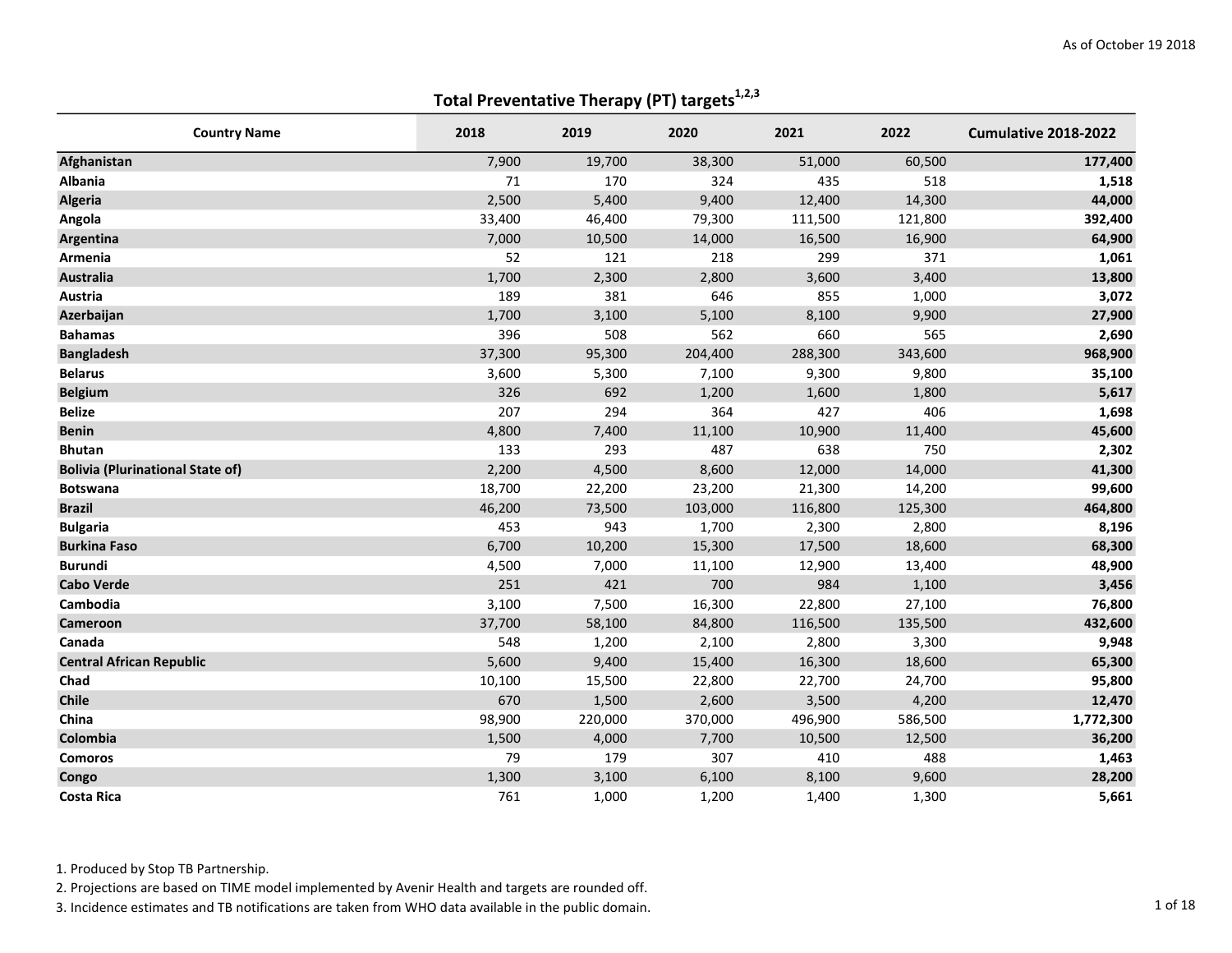| <b>Country Name</b>                          | 2018         | 2019           | 2020         | 2021           | 2022           | Cumulative 2018-2022    |
|----------------------------------------------|--------------|----------------|--------------|----------------|----------------|-------------------------|
| Côte d'Ivoire                                | 25,700       | 37,800         | 55,400       | 54,500         | 55,200         | 228,600                 |
| Croatia                                      | 123          | 244            | 409          | 540            | 637            | 1,952                   |
| Cuba                                         | 1,700        | 2,600          | 3,300        | 6,300          | 6,600          | 20,500                  |
| <b>Czech Republic</b>                        | 163          | 360            | 616          | 818            | 962            | 2,919                   |
| <b>Democratic People's Republic of Korea</b> | 14,400       | 33,400         | 57,000       | 75,900         | 90,000         | 270,700                 |
| <b>Democratic Republic of the Congo</b>      | 57,000       | 121,300        | 257,200      | 320,700        | 373,200        | 1,129,400               |
| <b>Denmark</b>                               | 41           | 77             | 124          | 159            | 185            | 586                     |
| Djibouti                                     | 910          | 1,500          | 2,100        | 2,200          | 2,600          | 9,310                   |
| <b>Dominica</b>                              | $\mathbf{0}$ | $\mathbf{1}$   | $\mathbf{1}$ | $\overline{2}$ | $\overline{2}$ | $\overline{\mathbf{z}}$ |
| <b>Dominican Republic</b>                    | 3,900        | 3,600          | 6,300        | 4,700          | 3,900          | 22,400                  |
| <b>Ecuador</b>                               | 2,700        | 4,900          | 7,900        | 9,200          | 10,300         | 35,000                  |
| Egypt                                        | 1,600        | 3,300          | 6,300        | 8,200          | 9,600          | 29,000                  |
| <b>El Salvador</b>                           | 1,900        | 3,500          | 6,500        | 8,000          | 9,200          | 29,100                  |
| <b>Equatorial Guinea</b>                     | 1,900        | 2,800          | 4,200        | 2,900          | 3,200          | 15,000                  |
| <b>Eritrea</b>                               | 1,100        | 1,500          | 1,800        | 1,800          | 1,700          | 7,900                   |
| Estonia                                      | 40           | 81             | 139          | 192            | 243            | 695                     |
| <b>Eswatini</b>                              | 14,600       | 18,500         | 20,100       | 20,100         | 16,200         | 89,500                  |
| Ethiopia                                     | 54,800       | 74,600         | 100,500      | 124,200        | 126,200        | 480,300                 |
| Fiji                                         | 49           | 114            | 202          | 268            | 316            | 949                     |
| <b>Finland</b>                               | 46           | 101            | 172          | 229            | 271            | 819                     |
| <b>France</b>                                | 1,500        | 3,100          | 5,200        | 6,900          | 8,100          | 24,800                  |
| Gabon                                        | 2,900        | 4,300          | 6,500        | 7,400          | 7,600          | 28,700                  |
| Gambia                                       | 1,400        | 2,500          | 4,200        | 4,200          | 4,800          | 17,100                  |
| Georgia                                      | 929          | 1,600          | 2,400        | 3,300          | 3,700          | 11,929                  |
| Germany                                      | 1,100        | 2,300          | 3,900        | 5,200          | 6,100          | 18,600                  |
| Ghana                                        | 15,800       | 22,200         | 29,700       | 28,000         | 26,600         | 122,300                 |
| Greece                                       | 127          | 246            | 407          | 535            | 632            | 1,947                   |
| Grenada                                      | $\mathbf{1}$ | $\overline{2}$ | 4            | 5              | 6              | 19                      |
| Guatemala                                    | 4,200        | 6,000          | 8,800        | 8,800          | 9,700          | 37,500                  |
| Guinea                                       | 9,200        | 16,700         | 28,700       | 32,500         | 37,200         | 124,300                 |
| Guinea-Bissau                                | 569          | 1,400          | 3,000        | 4,400          | 5,300          | 14,669                  |
| Guyana                                       | 417          | 548            | 630          | 662            | 534            | 2,791                   |
| Haiti                                        | 9,500        | 15,400         | 22,300       | 27,200         | 30,900         | 105,300                 |
| <b>Honduras</b>                              | 1,800        | 2,900          | 4,100        | 5,700          | 6,300          | 20,800                  |

1. Produced by Stop TB Partnership.

2. Projections are based on TIME model implemented by Avenir Health and targets are rounded off.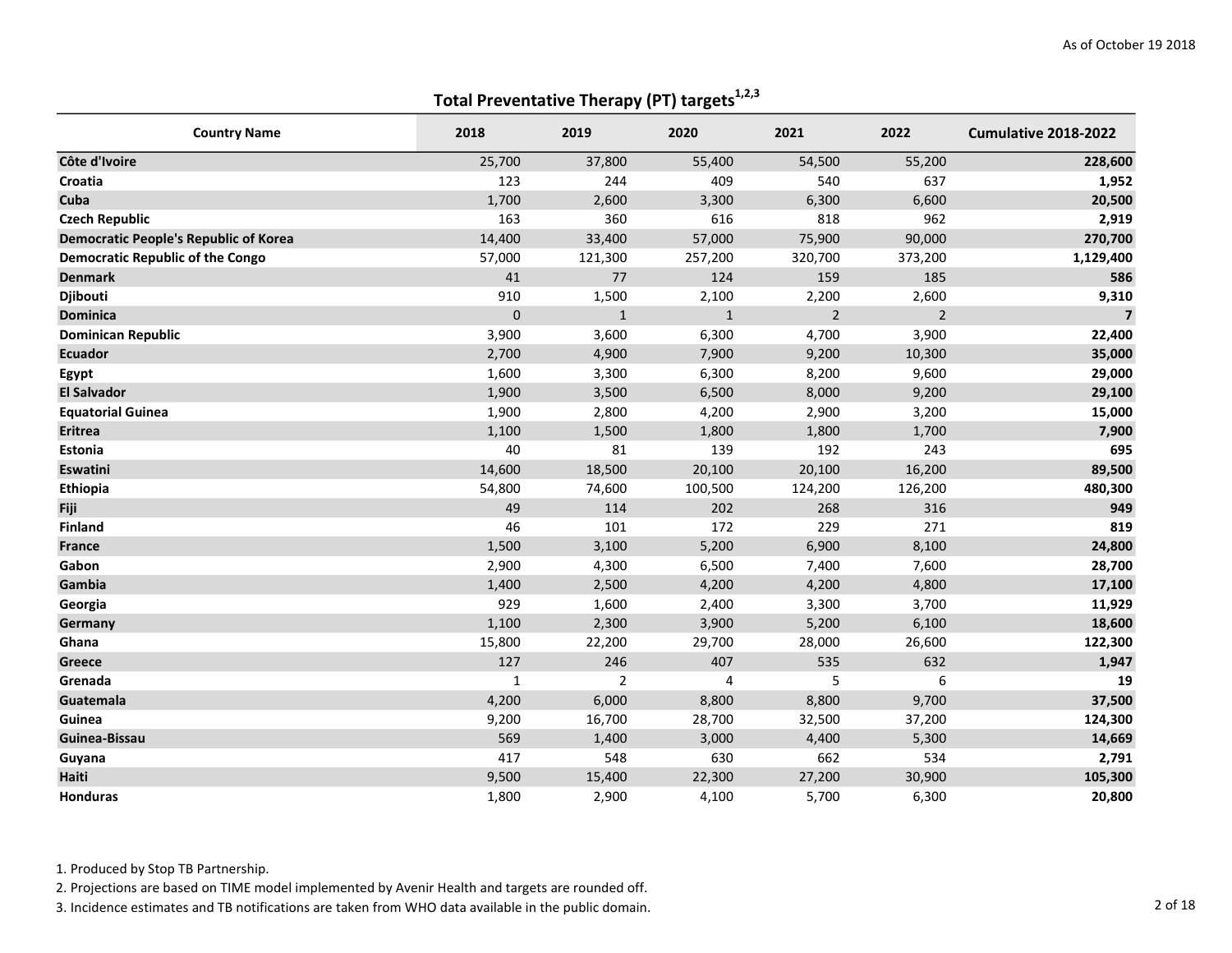| <b>Country Name</b>                     | 2018           | 2019    | 2020      | 2021      | 2022      | Cumulative 2018-2022 |
|-----------------------------------------|----------------|---------|-----------|-----------|-----------|----------------------|
| <b>Hungary</b>                          | 194            | 360     | 579       | 742       | 864       | 2,739                |
| Iceland                                 | 3              | 8       | 16        | 22        | 27        | 76                   |
| India                                   | 378,400        | 904,800 | 1,499,600 | 1,957,800 | 2,267,800 | 7,008,400            |
| Indonesia                               | 64,800         | 203,500 | 337,300   | 465,200   | 548,300   | 1,619,100            |
| Iran (Islamic Republic of)              | 2,400          | 4,600   | 7,100     | 8,700     | 9,900     | 32,700               |
| Iraq                                    | 914            | 2,200   | 4,400     | 6,100     | 7,200     | 20,814               |
| Ireland                                 | 55             | 117     | 200       | 266       | 316       | 953                  |
| <b>Israel</b>                           | 38             | 69      | 108       | 138       | 165       | 517                  |
| Italy                                   | 1,300          | 2,600   | 4,600     | 6,100     | 7,300     | 21,900               |
| Jamaica                                 | 1,500          | 1,900   | 2,100     | 1,800     | 1,300     | 8,600                |
| Japan                                   | 3,400          | 7,400   | 12,300    | 16,200    | 19,000    | 58,300               |
| Kazakhstan                              | 3,100          | 5,200   | 8,100     | 12,200    | 14,400    | 43,000               |
| Kenya                                   | 89,100         | 129,500 | 171,400   | 210,500   | 210,800   | 811,300              |
| <b>Kiribati</b>                         | 64             | 130     | 215       | 279       | 322       | 1,010                |
| Kyrgyzstan                              | 1,400          | 2,800   | 4,700     | 6,600     | 8,000     | 23,500               |
| Lao People's Democratic Republic        | 1,300          | 3,300   | 6,800     | 9,500     | 11,200    | 32,100               |
| Latvia                                  | 436            | 527     | 869       | 958       | 1,000     | 3,790                |
| Lesotho                                 | 17,500         | 23,300  | 23,800    | 25,700    | 22,900    | 113,200              |
| Liberia                                 | 2,500          | 4,600   | 8,500     | 10,400    | 12,200    | 38,200               |
| Lithuania                               | 306            | 639     | 1,100     | 1,600     | 1,900     | 5,545                |
| Luxembourg                              | $\overline{7}$ | 15      | 25        | 33        | 39        | 119                  |
| Madagascar                              | 8,800          | 19,900  | 43,800    | 65,100    | 77,700    | 215,300              |
| <b>Malawi</b>                           | 56,600         | 76,000  | 92,000    | 114,500   | 116,400   | 455,500              |
| Malaysia                                | 7,500          | 14,500  | 22,800    | 29,800    | 34,000    | 108,600              |
| <b>Maldives</b>                         | 32             | 79      | 140       | 185       | 214       | 651                  |
| Mali                                    | 6,800          | 11,200  | 16,900    | 17,700    | 19,400    | 72,000               |
| <b>Malta</b>                            | 8              | 18      | 30        | 39        | 46        | 142                  |
| Mauritania                              | 1,100          | 2,100   | 4,000     | 4,600     | 5,400     | 17,200               |
| <b>Mauritius</b>                        | 33             | 76      | 128       | 168       | 198       | 602                  |
| <b>Mexico</b>                           | 15,800         | 25,900  | 37,700    | 45,200    | 48,800    | 173,400              |
| <b>Micronesia (Federated States of)</b> | 13             | 31      | 57        | 75        | 88        | 265                  |
| Mongolia                                | 616            | 1,400   | 2,400     | 3,100     | 3,600     | 11,116               |
| Montenegro                              | 18             | 33      | 53        | 69        | 82        | 255                  |
| Morocco                                 | 4,600          | 10,900  | 17,700    | 23,300    | 27,200    | 83,700               |

1. Produced by Stop TB Partnership.

2. Projections are based on TIME model implemented by Avenir Health and targets are rounded off.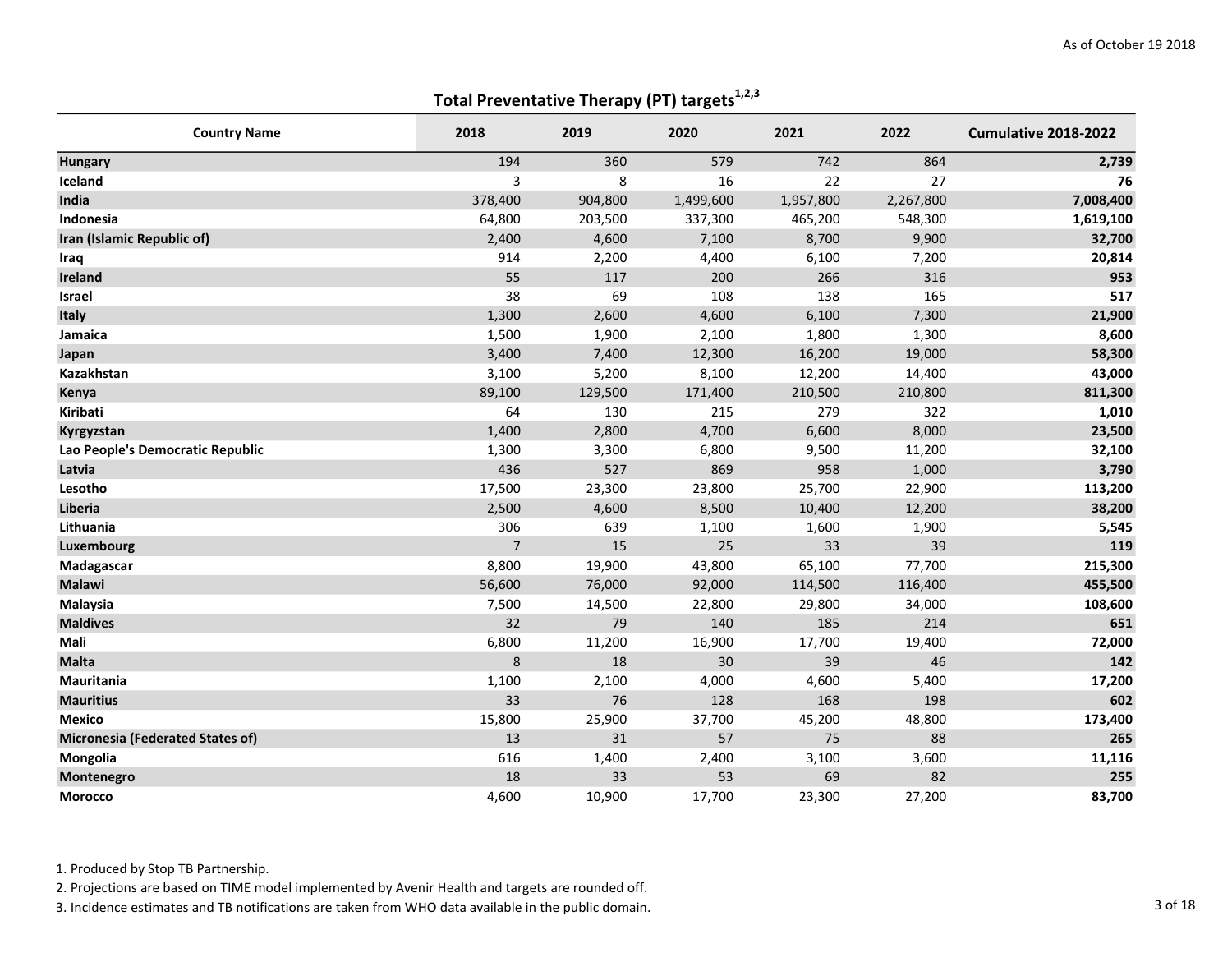| <b>Country Name</b>                     | 2018           | 2019    | 2020           | 2021    | 2022    | Cumulative 2018-2022 |
|-----------------------------------------|----------------|---------|----------------|---------|---------|----------------------|
| <b>Mozambique</b>                       | 136,700        | 200,400 | 246,600        | 257,000 | 255,700 | 1,096,400            |
| Myanmar                                 | 30,000         | 56,100  | 100,700        | 129,000 | 147,300 | 463,100              |
| <b>Namibia</b>                          | 13,100         | 18,100  | 21,800         | 19,800  | 17,400  | 90,200               |
| <b>Nepal</b>                            | 6,000          | 12,000  | 22,800         | 28,400  | 33,400  | 102,600              |
| <b>Netherlands</b>                      | 119            | 246     | 416            | 549     | 647     | 1,977                |
| <b>New Zealand</b>                      | 54             | 119     | 203            | 270     | 319     | 965                  |
| <b>Nicaragua</b>                        | 913            | 1,700   | 2,400          | 3,200   | 3,600   | 11,813               |
| <b>Niger</b>                            | 6,200          | 11,400  | 20,600         | 26,800  | 31,200  | 96,200               |
| <b>Nigeria</b>                          | 190,900        | 312,700 | 534,200        | 534,400 | 599,200 | 2,171,400            |
| Norway                                  | 38             | 71      | 115            | 148     | 174     | 546                  |
| Oman                                    | 56             | 108     | 178            | 230     | 268     | 840                  |
| Pakistan                                | 73,100         | 184,100 | 355,000        | 472,200 | 560,600 | 1,645,000            |
| Panama                                  | 1,500          | 2,400   | 3,300          | 5,100   | 5,700   | 18,000               |
| Papua New Guinea                        | 4,000          | 7,000   | 10,500         | 13,100  | 14,300  | 48,900               |
| Paraguay                                | 1,200          | 2,200   | 3,500          | 4,600   | 5,400   | 16,900               |
| Peru                                    | 7,500          | 14,200  | 23,100         | 26,400  | 30,100  | 101,300              |
| <b>Philippines</b>                      | 52,100         | 120,800 | 236,500        | 330,300 | 393,100 | 1,132,800            |
| Poland                                  | 1,300          | 2,400   | 4,100          | 5,400   | 6,200   | 19,400               |
| Portugal                                | 341            | 677     | 1,100          | 1,500   | 1,700   | 5,318                |
| <b>Republic of Korea</b>                | 6,000          | 11,600  | 19,100         | 24,800  | 28,900  | 90,400               |
| <b>Republic of Moldova</b>              | 1,300          | 2,100   | 3,200          | 3,500   | 4,100   | 14,200               |
| Romania                                 | 2,600          | 5,300   | 9,500          | 12,800  | 15,800  | 46,000               |
| <b>Russian Federation</b>               | 14,700         | 30,400  | 52,900         | 72,300  | 89,600  | 259,900              |
| Rwanda                                  | 13,400         | 17,200  | 19,600         | 24,300  | 21,700  | 96,200               |
| <b>Saint Lucia</b>                      | $\overline{4}$ | 9       | 19             | 27      | 31      | 90                   |
| <b>Saint Vincent and the Grenadines</b> | $\mathbf{1}$   | 1       | $\overline{2}$ | 3       | 4       | 12                   |
| Samoa                                   | $\overline{4}$ | 10      | 22             | 31      | 37      | 105                  |
| Sao Tome and Principe                   | 13             | 30      | 54             | 69      | 80      | 245                  |
| Senegal                                 | 8,500          | 18,700  | 34,000         | 42,700  | 49,900  | 153,800              |
| Serbia                                  | 251            | 521     | 864            | 1,100   | 1,300   | 4,036                |
| Sierra Leone                            | 6,900          | 12,900  | 23,100         | 30,000  | 34,400  | 107,300              |
| Singapore                               | 430            | 919     | 1,600          | 2,100   | 2,400   | 7,449                |
| Slovakia                                | 40             | 77      | 125            | 162     | 189     | 594                  |
| Slovenia                                | 34             | 65      | 108            | 142     | 166     | 515                  |

1. Produced by Stop TB Partnership.

2. Projections are based on TIME model implemented by Avenir Health and targets are rounded off.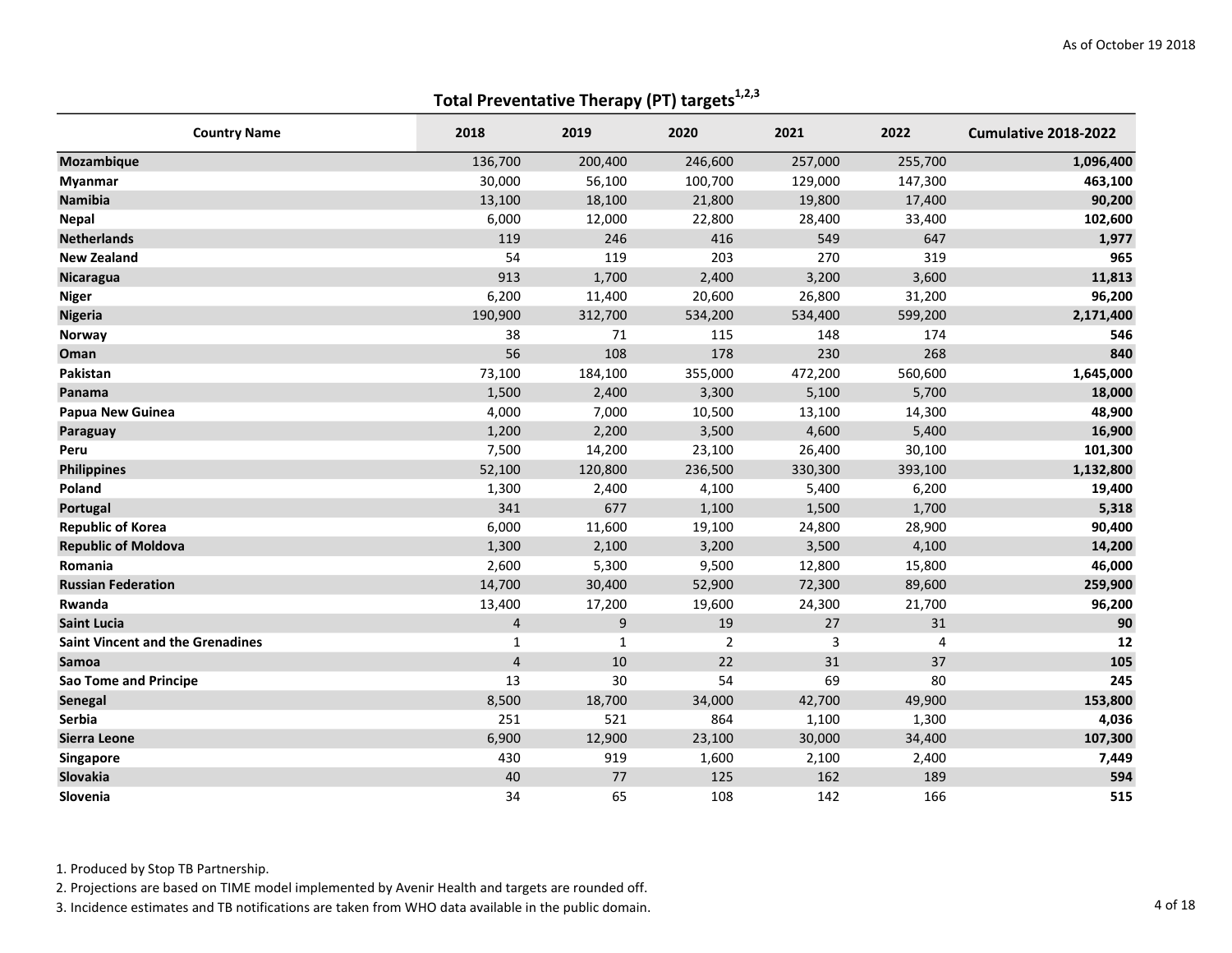| <b>Country Name</b>                                  | 2018           | 2019    | 2020    | 2021    | 2022    | Cumulative 2018-2022 |
|------------------------------------------------------|----------------|---------|---------|---------|---------|----------------------|
| <b>Solomon Islands</b>                               | 45             | 106     | 185     | 243     | 285     | 864                  |
| Somalia                                              | 3,500          | 7,800   | 15,600  | 22,900  | 26,800  | 76,600               |
| <b>South Africa</b>                                  | 397,000        | 500,900 | 547,300 | 627,600 | 499,300 | 2,572,100            |
| South Sudan                                          | 5,000          | 8,300   | 13,200  | 15,500  | 17,200  | 59,200               |
| <b>Spain</b>                                         | 6,400          | 8,600   | 8,800   | 8,800   | 7,200   | 39,800               |
| Sri Lanka                                            | 1,500          | 3,700   | 7,300   | 9,700   | 11,400  | 33,600               |
| Sudan                                                | 5,600          | 9,500   | 16,800  | 21,600  | 25,200  | 78,700               |
| <b>Suriname</b>                                      | 288            | 401     | 477     | 426     | 389     | 1,980                |
| Sweden                                               | 80             | 152     | 246     | 313     | 358     | 1,149                |
| <b>Switzerland</b>                                   | 113            | 239     | 412     | 548     | 646     | 1,959                |
| <b>Syrian Arab Republic</b>                          | 353            | 821     | 1,400   | 1,800   | 2,200   | 6,575                |
| Tajikistan                                           | 1,600          | 2,900   | 5,000   | 6,600   | 8,100   | 24,200               |
| <b>Thailand</b>                                      | 32,000         | 51,600  | 76,400  | 89,200  | 93,800  | 343,000              |
| <b>Timor-Leste</b>                                   | 639            | 1,400   | 2,900   | 4,000   | 4,700   | 13,639               |
| <b>Togo</b>                                          | 6,000          | 8,500   | 10,600  | 7,800   | 7,400   | 40,300               |
| <b>Tonga</b>                                         | $\overline{2}$ | 5       | 9       | 11      | 13      | 40                   |
| <b>Trinidad and Tobago</b>                           | 577            | 700     | 712     | 706     | 460     | 3,155                |
| <b>Tunisia</b>                                       | 312            | 683     | 1,100   | 1,500   | 1,800   | 5,394                |
| <b>Turkey</b>                                        | 1,300          | 3,100   | 5,500   | 7,300   | 8,700   | 25,900               |
| Turkmenistan                                         | 440            | 885     | 1,500   | 1,900   | 2,300   | 7,025                |
| <b>Uganda</b>                                        | 96,200         | 134,400 | 177,200 | 193,100 | 188,600 | 789,500              |
| <b>Ukraine</b>                                       | 10,700         | 14,300  | 17,700  | 32,300  | 34,700  | 109,700              |
| United Kingdom of Great Britain and Northern Ireland | 676            | 1,300   | 2,100   | 2,700   | 3,200   | 9,976                |
| <b>United Republic of Tanzania</b>                   | 92,000         | 121,800 | 161,400 | 175,300 | 151,700 | 702,200              |
| <b>United States of America</b>                      | 1,900          | 4,000   | 6,800   | 9,100   | 10,700  | 32,500               |
| <b>Uruguay</b>                                       | 838            | 1,300   | 1,600   | 1,900   | 1,900   | 7,538                |
| <b>Uzbekistan</b>                                    | 3,200          | 5,900   | 9,500   | 10,700  | 12,900  | 42,200               |
| Vanuatu                                              | 14             | 30      | 59      | 81      | 95      | 280                  |
| Venezuela (Bolivarian Republic of)                   | 8,300          | 13,500  | 21,700  | 26,700  | 29,300  | 99,500               |
| <b>Viet Nam</b>                                      | 23,300         | 43,800  | 67,800  | 88,200  | 97,400  | 320,500              |
| <b>West Bank and Gaza Strip</b>                      | 13             | 30      | 50      | 65      | 76      | 234                  |
| Yemen                                                | 1,800          | 3,600   | 6,900   | 9,100   | 10,600  | 32,000               |
| Zambia                                               | 63,900         | 90,400  | 112,600 | 105,800 | 101,300 | 474,000              |
| Zimbabwe                                             | 97,800         | 122,300 | 168,900 | 210,100 | 204,900 | 804,000              |

1. Produced by Stop TB Partnership.

2. Projections are based on TIME model implemented by Avenir Health and targets are rounded off.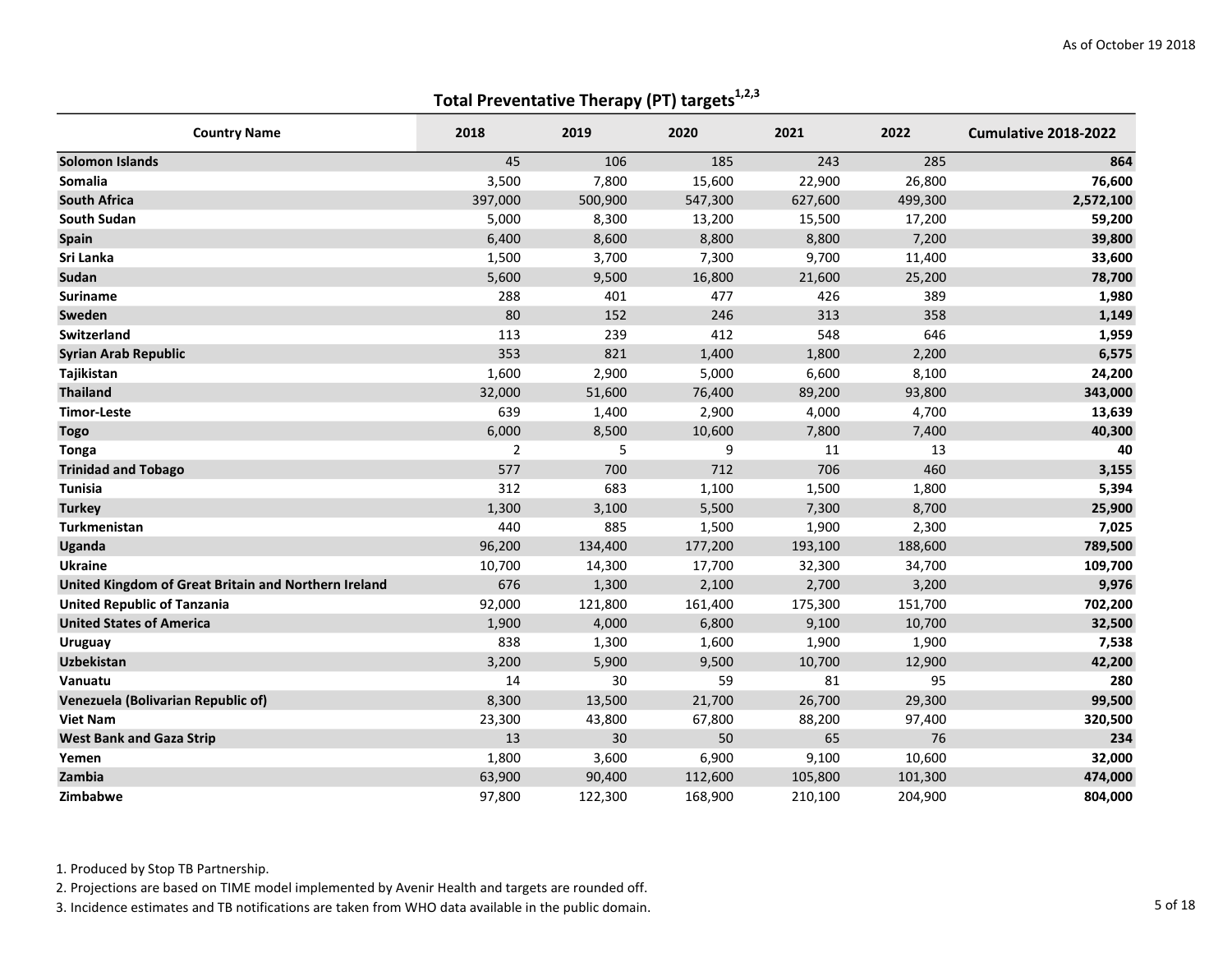|                                         | Preventative Therapy (PT) targets in Child Contacts |        |         |         |         |                      |  |  |  |  |
|-----------------------------------------|-----------------------------------------------------|--------|---------|---------|---------|----------------------|--|--|--|--|
| <b>Country Name</b>                     | 2018                                                | 2019   | 2020    | 2021    | 2022    | Cumulative 2018-2022 |  |  |  |  |
| Afghanistan                             | 4,900                                               | 8,800  | 12,600  | 14,900  | 16,700  | 57,900               |  |  |  |  |
| Albania                                 | 46                                                  | 77     | 109     | 128     | 144     | 505                  |  |  |  |  |
| <b>Algeria</b>                          | 1,300                                               | 2,200  | 3,000   | 3,500   | 3,900   | 13,900               |  |  |  |  |
| Angola                                  | 8,500                                               | 14,000 | 23,500  | 30,800  | 34,500  | 111,300              |  |  |  |  |
| Argentina                               | 1,300                                               | 2,000  | 2,500   | 2,900   | 3,200   | 11,900               |  |  |  |  |
| Armenia                                 | 23                                                  | 32     | 39      | 45      | 52      | 190                  |  |  |  |  |
| <b>Australia</b>                        | 165                                                 | 272    | 346     | 407     | 457     | 1,647                |  |  |  |  |
| Austria                                 | 122                                                 | 174    | 217     | 252     | 281     | 1,046                |  |  |  |  |
| Azerbaijan                              | 288                                                 | 431    | 564     | 690     | 820     | 2,792                |  |  |  |  |
| <b>Bahamas</b>                          | $\pmb{4}$                                           | 6      | 8       | 9       | 10      | 37                   |  |  |  |  |
| <b>Bangladesh</b>                       | 21,200                                              | 36,100 | 55,200  | 67,800  | 76,000  | 256,300              |  |  |  |  |
| <b>Belarus</b>                          | 402                                                 | 557    | 685     | 813     | 955     | 3,412                |  |  |  |  |
| <b>Belgium</b>                          | 210                                                 | 315    | 396     | 463     | 515     | 1,898                |  |  |  |  |
| <b>Belize</b>                           | 16                                                  | 27     | 35      | 41      | 45      | 165                  |  |  |  |  |
| <b>Benin</b>                            | 618                                                 | 1,100  | 1,800   | 2,200   | 2,500   | 8,218                |  |  |  |  |
| <b>Bhutan</b>                           | 86                                                  | 133    | 163     | 189     | 209     | 781                  |  |  |  |  |
| <b>Bolivia (Plurinational State of)</b> | 1,100                                               | 1,700  | 2,600   | 3,300   | 3,700   | 12,400               |  |  |  |  |
| <b>Botswana</b>                         | 473                                                 | 768    | 1,000   | 1,200   | 1,300   | 4,741                |  |  |  |  |
| <b>Brazil</b>                           | 5,400                                               | 8,300  | 10,400  | 12,200  | 13,700  | 50,000               |  |  |  |  |
| <b>Bulgaria</b>                         | 292                                                 | 429    | 559     | 671     | 787     | 2,738                |  |  |  |  |
| <b>Burkina Faso</b>                     | 1,100                                               | 1,900  | 3,100   | 3,600   | 4,100   | 13,800               |  |  |  |  |
| <b>Burundi</b>                          | 1,100                                               | 2,000  | 3,300   | 3,800   | 4,300   | 14,500               |  |  |  |  |
| <b>Cabo Verde</b>                       | 36                                                  | 62     | 109     | 145     | 163     | 515                  |  |  |  |  |
| Cambodia                                | 1,800                                               | 2,900  | 4,400   | 5,400   | 6,000   | 20,500               |  |  |  |  |
| Cameroon                                | 3,400                                               | 5,900  | 10,300  | 12,600  | 14,100  | 46,300               |  |  |  |  |
| Canada                                  | 353                                                 | 558    | 701     | 817     | 909     | 3,338                |  |  |  |  |
| <b>Central African Republic</b>         | 1,200                                               | 2,000  | 3,300   | 4,100   | 4,600   | 15,200               |  |  |  |  |
| Chad                                    | 1,500                                               | 2,500  | 4,000   | 5,100   | 5,700   | 18,800               |  |  |  |  |
| Chile                                   | 432                                                 | 695    | 881     | 1,000   | 1,200   | 4,208                |  |  |  |  |
| China                                   | 61,500                                              | 97,900 | 122,100 | 142,500 | 159,200 | 583,200              |  |  |  |  |
| Colombia                                | 802                                                 | 1,300  | 1,800   | 2,100   | 2,300   | 8,302                |  |  |  |  |
| <b>Comoros</b>                          | 51                                                  | 81     | 103     | 121     | 136     | 492                  |  |  |  |  |
| Congo                                   | 914                                                 | 1,600  | 2,400   | 2,800   | 3,200   | 10,914               |  |  |  |  |
| <b>Costa Rica</b>                       | 62                                                  | 98     | 121     | 140     | 156     | 577                  |  |  |  |  |
| Côte d'Ivoire                           | 3,000                                               | 5,000  | 8,700   | 10,200  | 11,400  | 38,300               |  |  |  |  |

Preventative Therany (PT) targets in Child Contacts<sup>1,2,3</sup>

1. Produced by Stop TB Partnership.

2. Projections are based on TIME model implemented by Avenir Health and targets are rounded off.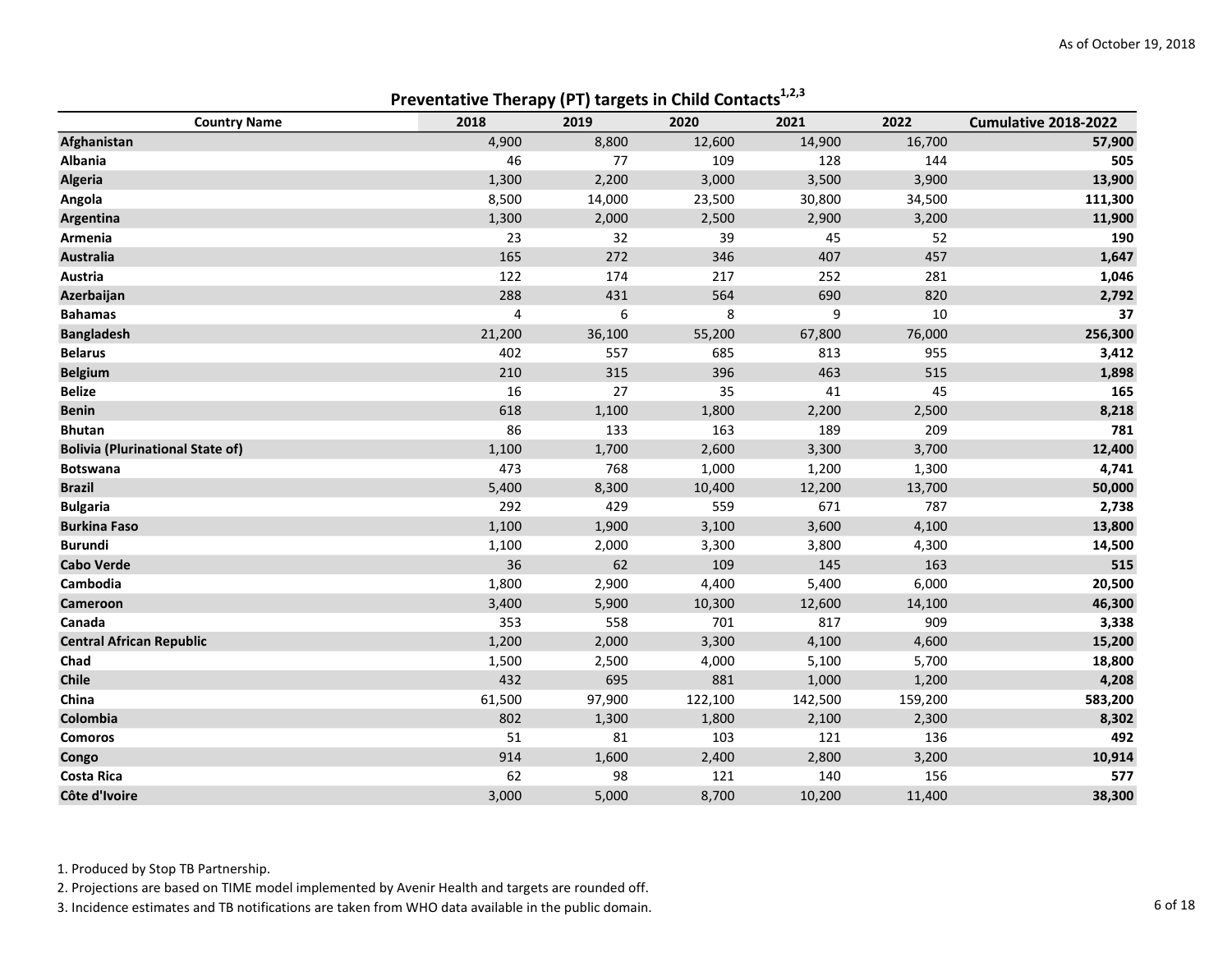|                                              |                | r 1 v<br>.,  |             |              |                |                         |
|----------------------------------------------|----------------|--------------|-------------|--------------|----------------|-------------------------|
| <b>Country Name</b>                          | 2018           | 2019         | 2020        | 2021         | 2022           | Cumulative 2018-2022    |
| Croatia                                      | 79             | 111          | 137         | 159          | 178            | 664                     |
| Cuba                                         | 109            | 163          | 205         | 240          | 269            | 986                     |
| <b>Czechia</b>                               | 105            | 164          | 207         | 242          | 269            | 985                     |
| <b>Democratic People's Republic of Korea</b> | 9,300          | 15,200       | 19,100      | 22,400       | 25,100         | 91,100                  |
| Democratic Republic of the Congo             | 29,600         | 54,200       | 96,400      | 113,400      | 127,200        | 420,800                 |
| <b>Denmark</b>                               | 26             | 35           | 42          | 47           | 52             | 202                     |
| <b>Djibouti</b>                              | 212            | 329          | 401         | 461          | 512            | 1,915                   |
| <b>Dominica</b>                              | $\mathbf 0$    | $\mathbf 0$  | $\mathbf 0$ | $\mathbf{1}$ | $\mathbf{1}$   | $\overline{\mathbf{2}}$ |
| <b>Dominican Republic</b>                    | 204            | 309          | 379         | 437          | 486            | 1,815                   |
| <b>Ecuador</b>                               | 853            | 1,400        | 2,000       | 2,300        | 2,600          | 9,153                   |
| Egypt                                        | 539            | 894          | 1,400       | 1,700        | 1,900          | 6,432                   |
| <b>El Salvador</b>                           | 648            | 1,100        | 1,800       | 2,200        | 2,500          | 8,248                   |
| <b>Equatorial Guinea</b>                     | 193            | 341          | 605         | 724          | 818            | 2,681                   |
| Eritrea                                      | 133            | 196          | 237         | 274          | 308            | 1,148                   |
| Estonia                                      | 26             | 37           | 47          | 57           | 68             | 234                     |
| Eswatini                                     | 355            | 522          | 607         | 685          | 761            | 2,931                   |
| <b>Ethiopia</b>                              | 9,400          | 16,700       | 21,800      | 25,400       | 28,500         | 101,800                 |
| Fiji                                         | 31             | 52           | 68          | 79           | 88             | 319                     |
| Finland                                      | 30             | 46           | 58          | 68           | 76             | 277                     |
| France                                       | 988            | 1,400        | 1,700       | 2,000        | 2,300          | 8,388                   |
| Gabon                                        | 437            | 751          | 1,300       | 1,700        | 1,900          | 6,088                   |
| Gambia                                       | 307            | 524          | 812         | 956          | 1,100          | 3,699                   |
| Georgia                                      | 345            | 491          | 615         | 726          | 838            | 3,016                   |
| Germany                                      | 709            | 1,000        | 1,300       | 1,500        | 1,700          | 6,209                   |
| Ghana                                        | 1,100          | 2,000        | 3,500       | 4,600        | 5,200          | 16,400                  |
| Greece                                       | 82             | 112          | 136         | 158          | 176            | 665                     |
| Grenada                                      | $\mathbf{1}$   | $\mathbf{1}$ | 1           | 2            | $\overline{2}$ | 6                       |
| Guatemala                                    | 632            | 1,000        | 1,400       | 1,700        | 1,900          | 6,632                   |
| Guinea                                       | 2,200          | 3,900        | 6,300       | 7,900        | 8,900          | 29,200                  |
| Guinea-Bissau                                | 367            | 635          | 1,000       | 1,300        | 1,500          | 4,802                   |
| Guyana                                       | 34             | 52           | 64          | 74           | 82             | 305                     |
| Haiti                                        | 1,500          | 2,600        | 3,500       | 4,100        | 4,500          | 16,200                  |
| Honduras                                     | 294            | 479          | 641         | 746          | 831            | 2,992                   |
| <b>Hungary</b>                               | 125            | 164          | 194         | 219          | 241            | 943                     |
| Iceland                                      | $\overline{2}$ | 4            | 5           | 7            | 7              | 25                      |
|                                              |                |              |             |              |                |                         |

Preventative Therapy (PT) targets in Child Contacts $1,2,3$ 

1. Produced by Stop TB Partnership.

2. Projections are based on TIME model implemented by Avenir Health and targets are rounded off.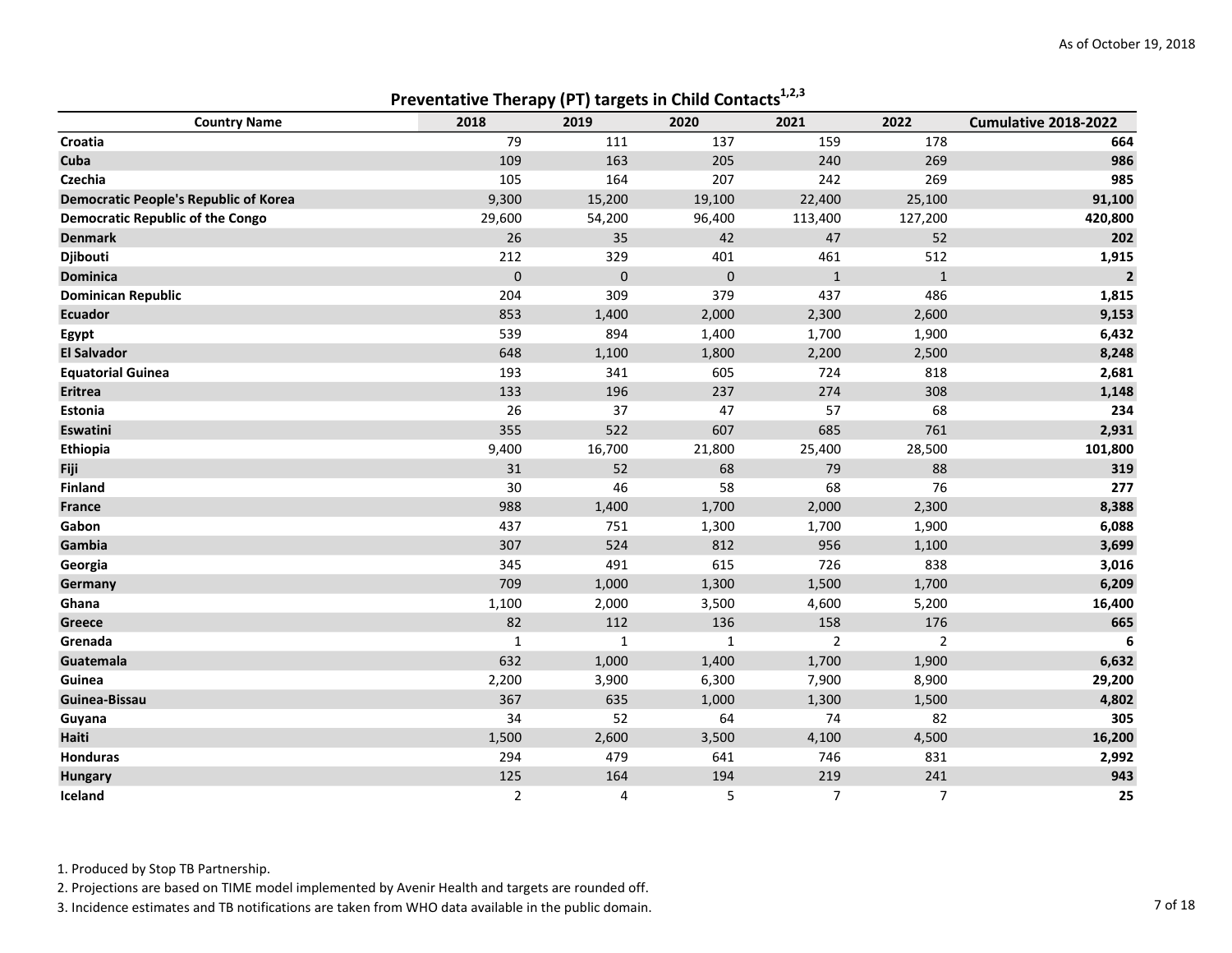| <b>Preventative Therapy (PT) targets in Child Contacts</b> <sup>1,2,3</sup> |                |                |         |         |         |                      |  |  |
|-----------------------------------------------------------------------------|----------------|----------------|---------|---------|---------|----------------------|--|--|
| <b>Country Name</b>                                                         | 2018           | 2019           | 2020    | 2021    | 2022    | Cumulative 2018-2022 |  |  |
| India                                                                       | 151,200        | 284,900        | 355,400 | 414,900 | 463,600 | 1,670,000            |  |  |
| Indonesia                                                                   | 27,500         | 65,400         | 82,000  | 96,100  | 107,500 | 378,500              |  |  |
| Iran (Islamic Republic of)                                                  | 953            | 1,500          | 1,900   | 2,200   | 2,500   | 9,053                |  |  |
| Iraq                                                                        | 589            | 982            | 1,500   | 1,800   | 2,000   | 6,871                |  |  |
| Ireland                                                                     | 35             | 53             | 67      | 79      | 88      | 322                  |  |  |
| Israel                                                                      | 24             | 31             | 36      | 41      | 46      | 179                  |  |  |
| Italy                                                                       | 821            | 1,200          | 1,500   | 1,800   | 2,000   | 7,321                |  |  |
| Jamaica                                                                     | 16             | 31             | 39      | 46      | 51      | 182                  |  |  |
| Japan                                                                       | 2,200          | 3,400          | 4,100   | 4,800   | 5,300   | 19,800               |  |  |
| Kazakhstan                                                                  | 781            | 1,000          | 1,200   | 1,400   | 1,700   | 6,081                |  |  |
| Kenya                                                                       | 8,800          | 16,400         | 26,800  | 30,800  | 34,200  | 117,000              |  |  |
| Kiribati                                                                    | 41             | 59             | 72      | 82      | 90      | 345                  |  |  |
| Kyrgyzstan                                                                  | 712            | 1,100          | 1,400   | 1,700   | 2,000   | 6,912                |  |  |
| Lao People's Democratic Republic                                            | 855            | 1,500          | 2,300   | 2,800   | 3,100   | 10,555               |  |  |
| Latvia                                                                      | 80             | 107            | 131     | 155     | 184     | 656                  |  |  |
| Lesotho                                                                     | 450            | 711            | 1,200   | 1,500   | 1,700   | 5,561                |  |  |
| Liberia                                                                     | 761            | 1,300          | 2,200   | 2,900   | 3,300   | 10,461               |  |  |
| Lithuania                                                                   | 197            | 291            | 380     | 460     | 543     | 1,871                |  |  |
| Luxembourg                                                                  | $\overline{4}$ | $\overline{7}$ | 8       | 10      | 11      | 40                   |  |  |
| Madagascar                                                                  | 4,300          | 7,600          | 13,500  | 18,100  | 20,400  | 63,900               |  |  |
| <b>Malawi</b>                                                               | 1,600          | 2,600          | 4,100   | 4,900   | 5,500   | 18,700               |  |  |
| Malaysia                                                                    | 3,300          | 5,400          | 6,800   | 8,000   | 8,900   | 32,400               |  |  |
| <b>Maldives</b>                                                             | 17             | 27             | 34      | 39      | 42      | 160                  |  |  |
| Mali                                                                        | 1,300          | 2,300          | 3,400   | 3,900   | 4,400   | 15,300               |  |  |
| <b>Malta</b>                                                                | 5              | $\bf 8$        | $10\,$  | 12      | 13      | 48                   |  |  |
| Mauritania                                                                  | 314            | 546            | 886     | 1,100   | 1,300   | 4,145                |  |  |
| <b>Mauritius</b>                                                            | 21             | 35             | 43      | 50      | 55      | 203                  |  |  |
| <b>Mexico</b>                                                               | 3,100          | 5,100          | 6,900   | 8,100   | 9,000   | 32,200               |  |  |
| Micronesia (Federated States of)                                            | $\mathsf 9$    | 14             | 19      | 22      | 25      | 89                   |  |  |
| Mongolia                                                                    | 387            | 628            | 783     | 912     | 1,000   | 3,710                |  |  |
| Montenegro                                                                  | 11             | 15             | 18      | 20      | 23      | 87                   |  |  |
| Morocco                                                                     | 1,900          | 3,100          | 3,900   | 4,500   | 5,000   | 18,400               |  |  |
| Mozambique                                                                  | 8,400          | 14,600         | 25,400  | 34,000  | 38,100  | 120,500              |  |  |
| <b>Myanmar</b>                                                              | 11,300         | 18,200         | 27,700  | 33,500  | 37,600  | 128,300              |  |  |
| Namibia                                                                     | 911            | 1,500          | 1,900   | 2,200   | 2,400   | 8,911                |  |  |

2. Projections are based on TIME model implemented by Avenir Health and targets are rounded off.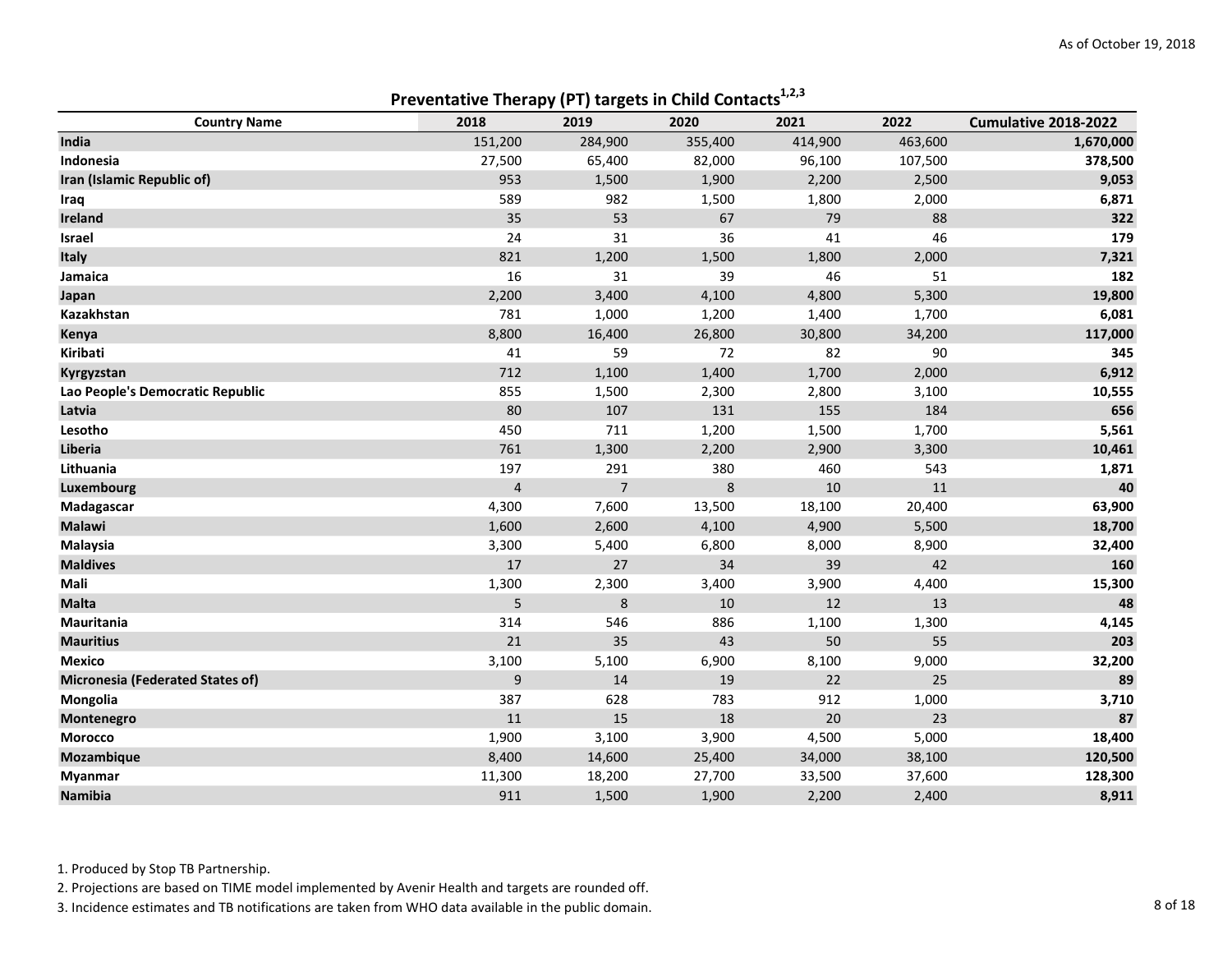|                                         | Proventative Therapy (PT) targets in erma contacts |              |                |         |              |                      |
|-----------------------------------------|----------------------------------------------------|--------------|----------------|---------|--------------|----------------------|
| <b>Country Name</b>                     | 2018                                               | 2019         | 2020           | 2021    | 2022         | Cumulative 2018-2022 |
| Nepal                                   | 2,300                                              | 3,500        | 5,200          | 6,400   | 7,200        | 24,600               |
| <b>Netherlands</b>                      | 77                                                 | 112          | 139            | 162     | 181          | 671                  |
| <b>New Zealand</b>                      | 35                                                 | 54           | 68             | 80      | 89           | 326                  |
| Nicaragua                               | 273                                                | 433          | 532            | 612     | 681          | 2,531                |
| <b>Niger</b>                            | 2,700                                              | 4,500        | 7,100          | 8,900   | 10,000       | 33,200               |
| <b>Nigeria</b>                          | 17,400                                             | 38,100       | 88,000         | 121,200 | 135,800      | 400,500              |
| Norway                                  | 25                                                 | 32           | 38             | 44      | 49           | 188                  |
| Oman                                    | 36                                                 | 49           | 60             | 68      | 75           | 288                  |
| Pakistan                                | 40,900                                             | 72,000       | 101,300        | 118,800 | 133,000      | 466,000              |
| Panama                                  | 222                                                | 375          | 508            | 601     | 676          | 2,383                |
| Papua New Guinea                        | 1,200                                              | 2,000        | 2,600          | 3,000   | 3,400        | 12,200               |
| Paraguay                                | 373                                                | 605          | 769            | 909     | 1,000        | 3,656                |
| Peru                                    | 1,900                                              | 3,100        | 4,100          | 4,800   | 5,400        | 19,300               |
| <b>Philippines</b>                      | 27,000                                             | 43,500       | 61,500         | 74,100  | 83,200       | 289,300              |
| Poland                                  | 815                                                | 1,100        | 1,400          | 1,600   | 1,700        | 6,615                |
| Portugal                                | 220                                                | 308          | 375            | 433     | 483          | 1,818                |
| <b>Republic of Korea</b>                | 3,900                                              | 5,300        | 6,400          | 7,300   | 8,100        | 31,000               |
| <b>Republic of Moldova</b>              | 384                                                | 542          | 680            | 811     | 949          | 3,365                |
| Romania                                 | 1,700                                              | 2,400        | 3,200          | 3,800   | 4,400        | 15,500               |
| <b>Russian Federation</b>               | 9,500                                              | 13,800       | 17,700         | 21,400  | 25,000       | 87,400               |
| Rwanda                                  | 800                                                | 1,300        | 1,800          | 2,100   | 2,400        | 8,400                |
| <b>Saint Lucia</b>                      | $\overline{2}$                                     | 4            | 6              | 8       | 9            | 30                   |
| <b>Saint Vincent and the Grenadines</b> | 0                                                  | $\mathbf{1}$ | 1              | 1       | $\mathbf{1}$ |                      |
| Samoa                                   | 3                                                  | 5            | $\overline{7}$ | 9       | 10           | 34                   |
| <b>Sao Tome and Principe</b>            | 9                                                  | 14           | 20             | 22      | 24           | 89                   |
| Senegal                                 | 4,300                                              | 7,500        | 10,600         | 12,400  | 13,900       | 48,700               |
| Serbia                                  | 162                                                | 237          | 290            | 335     | 374          | 1,397                |
| Sierra Leone                            | 2,800                                              | 4,500        | 6,800          | 8,600   | 9,600        | 32,300               |
| Singapore                               | 277                                                | 418          | 521            | 606     | 673          | 2,494                |
| Slovakia                                | 26                                                 | 35           | 42             | 48      | 53           | 204                  |
| Slovenia                                | 22                                                 | 30           | 36             | 42      | 46           | 176                  |
| <b>Solomon Islands</b>                  | 29                                                 | 48           | 62             | 72      | 80           | 290                  |
| Somalia                                 | 1,700                                              | 3,000        | 5,000          | 6,400   | 7,100        | 23,200               |
| <b>South Africa</b>                     | 15,400                                             | 23,900       | 31,000         | 35,000  | 38,500       | 143,800              |
| South Sudan                             | 1,000                                              | 1,700        | 2,600          | 3,200   | 3,600        | 12,100               |

Preventative Therapy (PT) targets in Child Contacts<sup>1,2,3</sup>

1. Produced by Stop TB Partnership.

2. Projections are based on TIME model implemented by Avenir Health and targets are rounded off.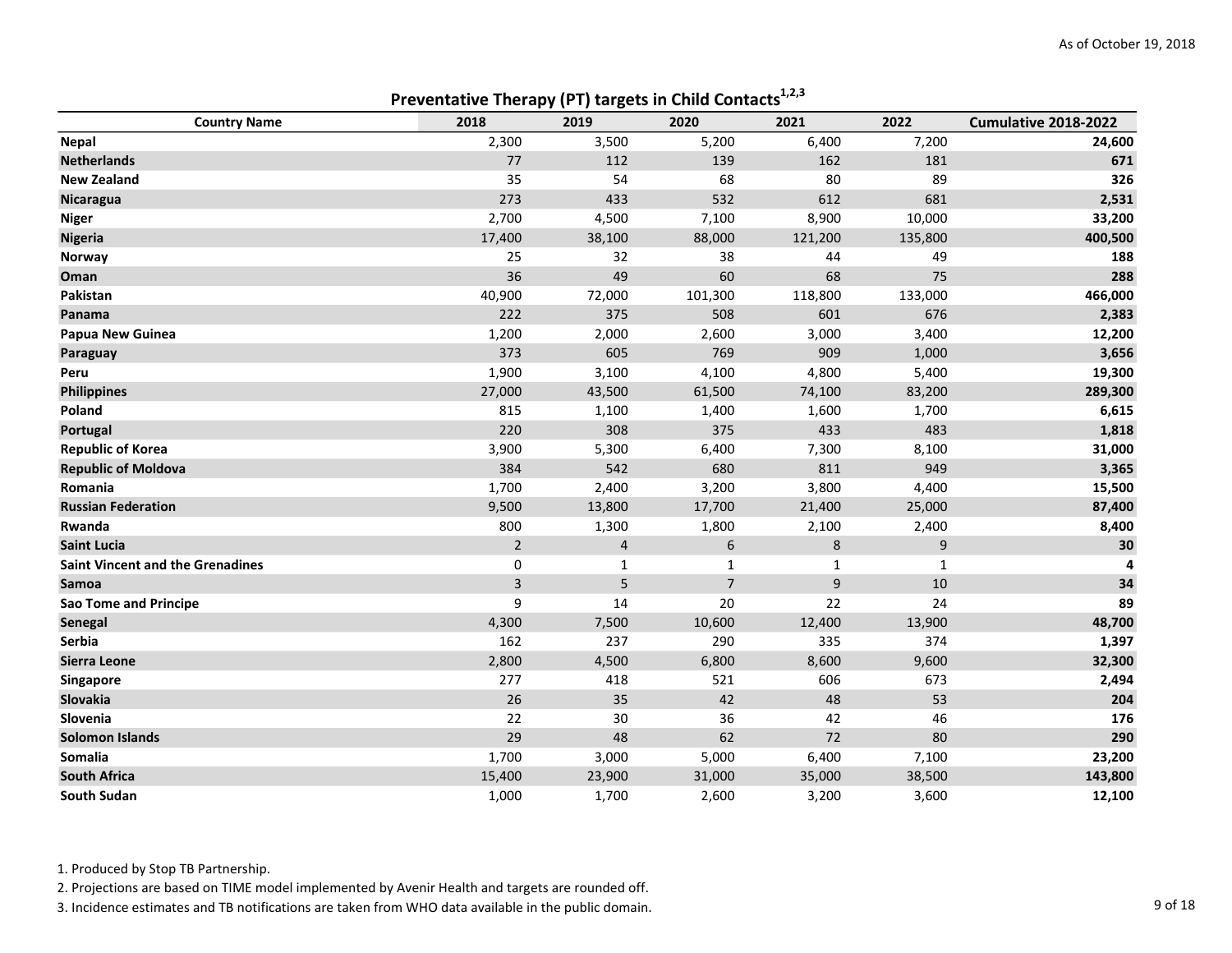| Preventative Therapy (PT) targets in Child Contacts <sup>1,2,3</sup> |       |                |        |        |        |                      |  |
|----------------------------------------------------------------------|-------|----------------|--------|--------|--------|----------------------|--|
| <b>Country Name</b>                                                  | 2018  | 2019           | 2020   | 2021   | 2022   | Cumulative 2018-2022 |  |
| <b>Spain</b>                                                         | 877   | 1,200          | 1,500  | 1,800  | 2,000  | 7,377                |  |
| Sri Lanka                                                            | 873   | 1,600          | 2,400  | 2,800  | 3,100  | 10,773               |  |
| Sudan                                                                | 1,800 | 3,100          | 4,500  | 5,200  | 5,800  | 20,400               |  |
| <b>Suriname</b>                                                      | 18    | 30             | 39     | 46     | 50     | 184                  |  |
| Sweden                                                               | 51    | 69             | 83     | 93     | 100    | 395                  |  |
| <b>Switzerland</b>                                                   | 73    | 109            | 138    | 162    | 180    | 662                  |  |
| <b>Syrian Arab Republic</b>                                          | 228   | 374            | 467    | 546    | 610    | 2,224                |  |
| Tajikistan                                                           | 680   | 1,000          | 1,400  | 1,600  | 1,900  | 6,580                |  |
| <b>Thailand</b>                                                      | 8,400 | 14,200         | 20,000 | 23,400 | 26,200 | 92,200               |  |
| <b>Timor-Leste</b>                                                   | 412   | 647            | 963    | 1,200  | 1,300  | 4,522                |  |
| <b>Togo</b>                                                          | 460   | 664            | 796    | 908    | 1,000  | 3,827                |  |
| <b>Tonga</b>                                                         | 1     | $\overline{2}$ | 3      | 3      | 4      | 14                   |  |
| <b>Trinidad and Tobago</b>                                           | 25    | 36             | 44     | 50     | 55     | 209                  |  |
| <b>Tunisia</b>                                                       | 201   | 311            | 384    | 445    | 494    | 1,833                |  |
| <b>Turkey</b>                                                        | 739   | 1,100          | 1,400  | 1,600  | 1,800  | 6,639                |  |
| <b>Turkmenistan</b>                                                  | 284   | 403            | 490    | 568    | 637    | 2,382                |  |
| Uganda                                                               | 7,100 | 12,000         | 21,100 | 28,200 | 31,600 | 100,000              |  |
| <b>Ukraine</b>                                                       | 436   | 622            | 771    | 896    | 999    | 3,723                |  |
| United Kingdom of Great Britain and Northern Ireland                 | 436   | 583            | 701    | 801    | 888    | 3,409                |  |
| <b>United Republic of Tanzania</b>                                   | 7,500 | 14,700         | 28,000 | 32,700 | 36,600 | 119,500              |  |
| <b>United States of America</b>                                      | 1,200 | 1,800          | 2,300  | 2,700  | 3,000  | 11,000               |  |
| <b>Uruguay</b>                                                       | 127   | 210            | 267    | 313    | 350    | 1,267                |  |
| <b>Uzbekistan</b>                                                    | 1,100 | 1,700          | 2,200  | 2,600  | 3,100  | 10,700               |  |
| Vanuatu                                                              | 9     | 14             | 20     | 24     | 27     | 93                   |  |
| Venezuela (Bolivarian Republic of)                                   | 1,600 | 2,700          | 4,400  | 5,400  | 6,200  | 20,300               |  |
| <b>Viet Nam</b>                                                      | 5,300 | 8,600          | 10,700 | 12,500 | 13,900 | 51,000               |  |
| <b>West Bank and Gaza Strip</b>                                      | 9     | 13             | 17     | 19     | 21     | 79                   |  |
| Yemen                                                                | 765   | 1,300          | 2,000  | 2,300  | 2,600  | 8,965                |  |
| Zambia                                                               | 4,000 | 7,400          | 10,000 | 11,700 | 13,000 | 46,100               |  |
| Zimbabwe                                                             | 2,200 | 3,200          | 4,000  | 4,600  | 5,200  | 19,200               |  |

1. Produced by Stop TB Partnership.

2. Projections are based on TIME model implemented by Avenir Health and targets are rounded off.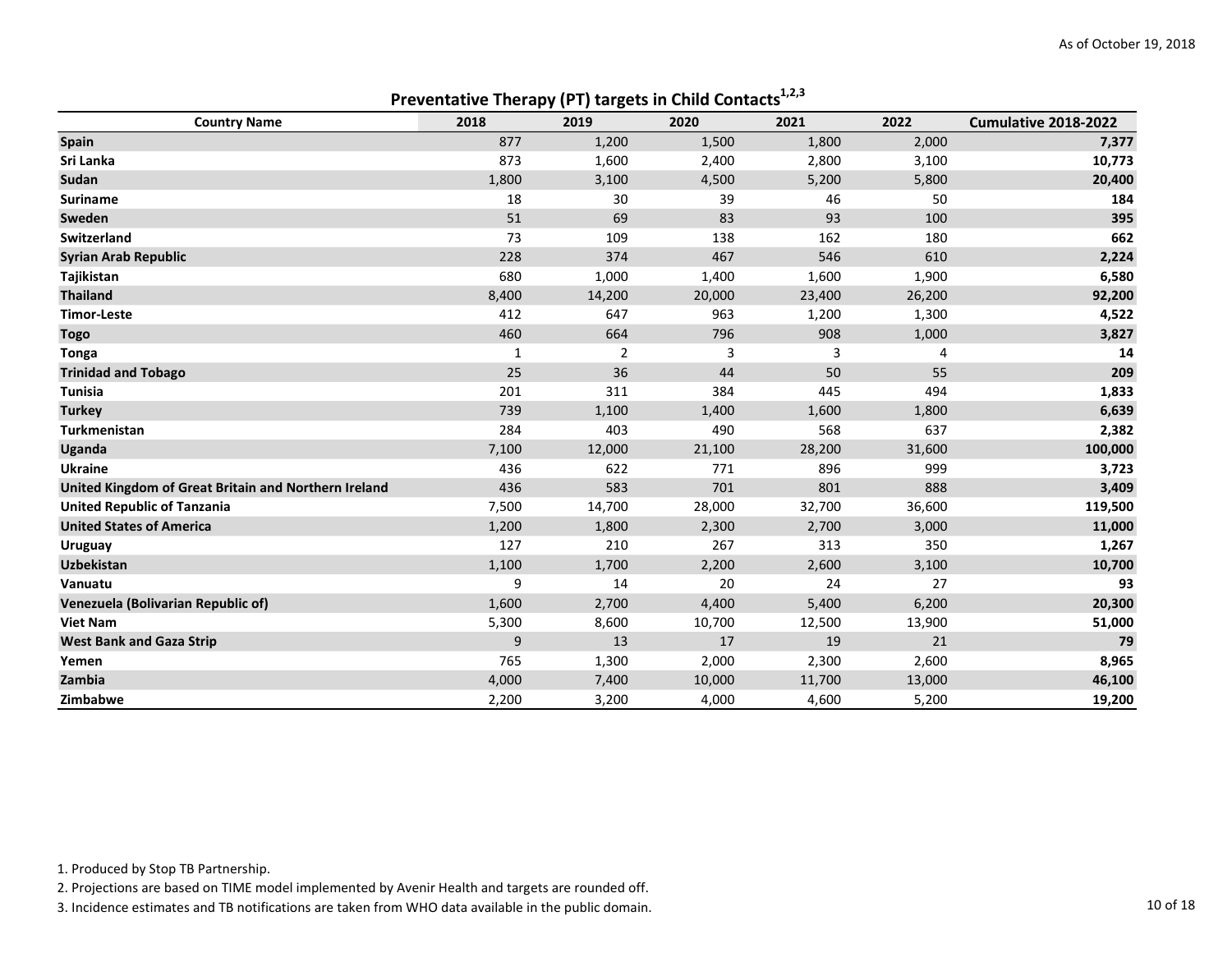## Preventative Therapy (PT) targets in PLHIV $^{1,2,3}$

| <b>Country Name</b>                     | 2018   | 2019   | 2020   | 2021   | 2022   | Cumulative 2018-2022 |
|-----------------------------------------|--------|--------|--------|--------|--------|----------------------|
| Afghanistan                             | 265    | 425    | 612    | 646    | 748    | 2,696                |
| Algeria                                 | 481    | 513    | 489    | 471    | 268    | 2,223                |
| Angola                                  | 21,193 | 19,195 | 19,096 | 22,683 | 17,127 | 99,294               |
| Argentina                               | 4,940  | 6,199  | 6,658  | 6,770  | 5,392  | 29,959               |
| <b>Australia</b>                        | 1,422  | 1,716  | 1,743  | 2,191  | 1,713  | 8,786                |
| Azerbaijan                              | 1,113  | 1,648  | 2,295  | 4,107  | 4,798  | 13,961               |
| <b>Bahamas</b>                          | 389    | 494    | 538    | 629    | 530    | 2,581                |
| <b>Bangladesh</b>                       | 158    | 190    | 193    | 244    | 191    | 976                  |
| <b>Belarus</b>                          | 2,933  | 4,125  | 5,064  | 6,517  | 6,331  | 24,970               |
| <b>Belize</b>                           | 183    | 234    | 258    | 288    | 244    | 1,207                |
| <b>Benin</b>                            | 3,870  | 5,182  | 6,087  | 4,032  | 3,288  | 22,458               |
| <b>Bolivia (Plurinational State of)</b> | 558    | 731    | 832    | 818    | 697    | 3,636                |
| <b>Botswana</b>                         | 17,992 | 20,532 | 20,143 | 17,331 | 9,542  | 85,540               |
| <b>Brazil</b>                           | 36,024 | 49,503 | 60,056 | 58,585 | 55,669 | 259,837              |
| <b>Burkina Faso</b>                     | 5,090  | 6,465  | 7,160  | 6,797  | 5,838  | 31,349               |
| <b>Burundi</b>                          | 2,872  | 3,163  | 2,937  | 2,175  | 758    | 11,906               |
| <b>Cabo Verde</b>                       | 195    | 284    | 376    | 492    | 549    | 1,897                |
| Cameroon                                | 32,647 | 46,077 | 56,791 | 77,914 | 89,951 | 303,380              |
| <b>Central African Republic</b>         | 3,793  | 5,261  | 6,500  | 3,588  | 3,654  | 22,796               |
| Chad                                    | 7,949  | 10,726 | 12,715 | 8,429  | 7,804  | 47,623               |
| China                                   | 3,556  | 4,769  | 5,849  | 14,391 | 15,906 | 44,471               |
| <b>Costa Rica</b>                       | 665    | 825    | 870    | 921    | 699    | 3,981                |
| Côte d'Ivoire                           | 21,149 | 27,273 | 30,709 | 21,684 | 16,526 | 117,341              |
| Cuba                                    | 1,579  | 2,203  | 2,689  | 5,463  | 5,598  | 17,532               |
| <b>Democratic Republic of the Congo</b> | 15,661 | 20,503 | 23,700 | 13,076 | 10,130 | 83,069               |
| Djibouti                                | 581    | 806    | 952    | 680    | 724    | 3,742                |
| <b>Dominican Republic</b>               | 3,509  | 2,724  | 4,891  | 2,823  | 1,649  | 15,597               |
| <b>Ecuador</b>                          | 1,376  | 1,763  | 1,983  | 1,332  | 975    | 7,428                |
| Egypt                                   | 694    | 1,031  | 1,350  | 1,373  | 1,438  | 5,885                |
| <b>El Salvador</b>                      | 915    | 1,102  | 1,132  | 633    | 268    | 4,050                |
| <b>Equatorial Guinea</b>                | 1,552  | 2,038  | 2,399  | 495    | 228    | 6,712                |
| Eritrea                                 | 944    | 1,088  | 1,156  | 922    | 635    | 4,745                |
| Eswatini                                | 14,056 | 17,347 | 18,239 | 17,793 | 13,452 | 80,887               |
| Ethiopia                                | 40,545 | 39,002 | 37,838 | 41,389 | 28,006 | 186,780              |

1. Produced by Stop TB Partnership.

2. Projections are based on TIME model implemented by Avenir Health and targets are rounded off.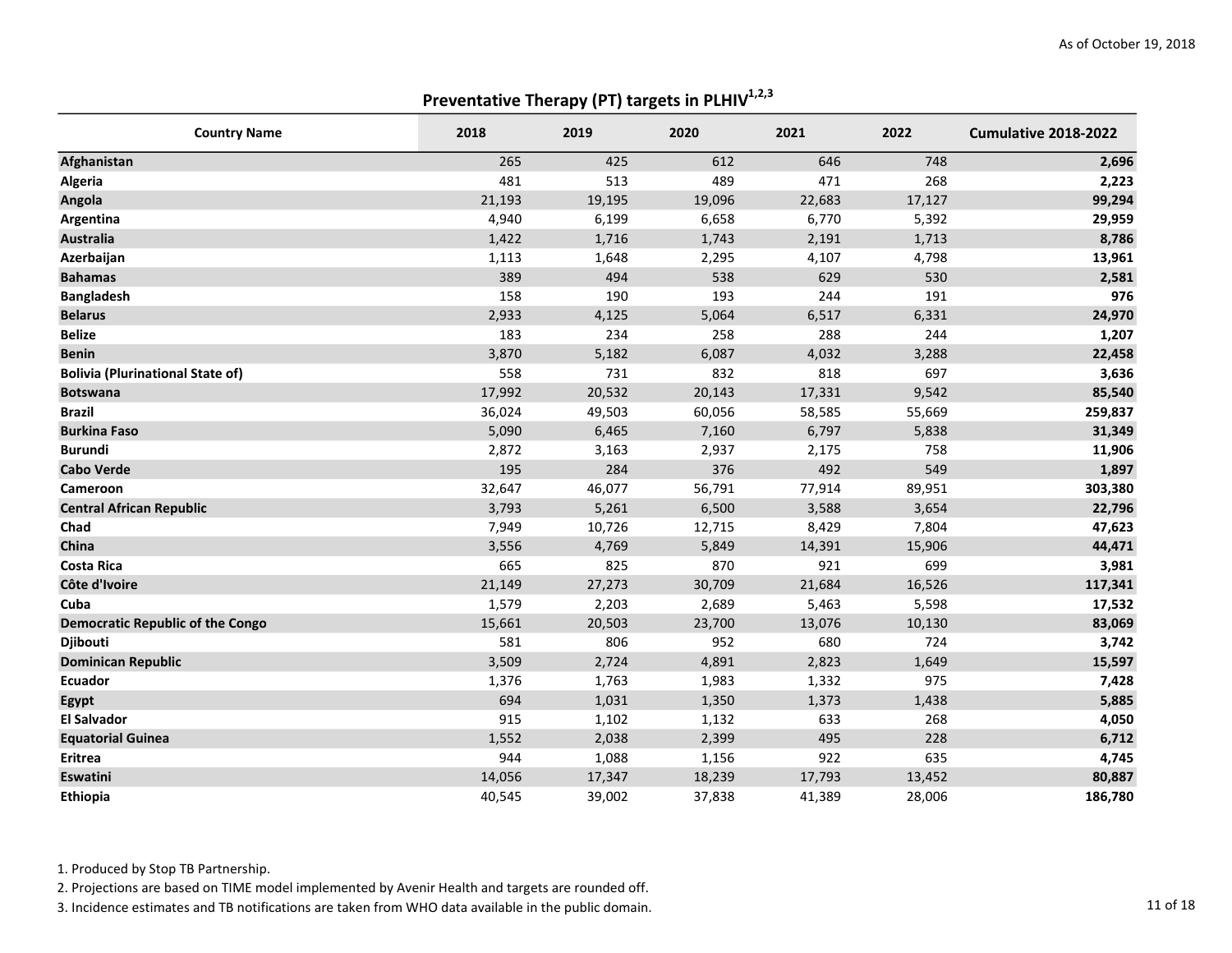### Preventative Therapy (PT) targets in PLHIV $^{1,2,3}$

| <b>Country Name</b>        | 2018    | 2019    | 2020    | 2021    | 2022    | Cumulative 2018-2022 |
|----------------------------|---------|---------|---------|---------|---------|----------------------|
| Gabon                      | 2,251   | 2,727   | 2,813   | 2,007   | 1,144   | 10,943               |
| Gambia                     | 974     | 1,383   | 1,748   | 987     | 967     | 6,058                |
| Georgia                    | 393     | 514     | 574     | 808     | 725     | 3,014                |
| Ghana                      | 14,011  | 17,675  | 18,961  | 11,869  | 7,457   | 69,972               |
| Guatemala                  | 3,228   | 3,805   | 4,718   | 3,339   | 3,196   | 18,286               |
| Guinea                     | 5,856   | 8,304   | 10,420  | 6,420   | 6,259   | 37,258               |
| Guyana                     | 356     | 405     | 380     | 329     | 140     | 1,612                |
| Haiti                      | 6,915   | 9,056   | 10,397  | 11,356  | 12,108  | 49,832               |
| <b>Honduras</b>            | 1,344   | 1,658   | 1,766   | 2,683   | 2,671   | 10,122               |
| India                      | 108,729 | 134,701 | 142,833 | 135,618 | 101,455 | 623,336              |
| Indonesia                  | 14,327  | 19,555  | 9,272   | 22,144  | 20,382  | 85,681               |
| Iran (Islamic Republic of) | 909     | 1,239   | 1,452   | 1,255   | 1,045   | 5,900                |
| Jamaica                    | 1,518   | 1,881   | 2,033   | 1,633   | 1,134   | 8,199                |
| Kazakhstan                 | 1,485   | 1,963   | 2,448   | 4,517   | 4,691   | 15,104               |
| Kenya                      | 75,926  | 95,433  | 96,654  | 113,323 | 96,948  | 478,284              |
| Kyrgyzstan                 | 303     | 405     | 480     | 772     | 783     | 2,744                |
| Latvia                     | 312     | 292     | 479     | 433     | 367     | 1,883                |
| Lesotho                    | 16,824  | 21,677  | 20,041  | 20,253  | 16,497  | 95,292               |
| Liberia                    | 1,363   | 1,902   | 2,356   | 1,266   | 1,182   | 8,069                |
| Madagascar                 | 2,320   | 3,829   | 5,527   | 6,955   | 8,545   | 27,176               |
| <b>Malawi</b>              | 54,246  | 70,840  | 81,131  | 99,963  | 99,203  | 405,383              |
| Malaysia                   | 2,332   | 2,675   | 2,610   | 2,792   | 2,044   | 12,453               |
| <b>Mali</b>                | 4,979   | 6,840   | 8,315   | 6,564   | 6,206   | 32,904               |
| Mauritania                 | 608     | 875     | 1,127   | 480     | 481     | 3,571                |
| <b>Mexico</b>              | 11,020  | 14,662  | 17,175  | 17,857  | 16,463  | 77,178               |
| Mongolia                   | 15      | 21      | 26      | 21      | 18      | 102                  |
| <b>Morocco</b>             | 994     | 1,711   | 1,258   | 1,084   | 835     | 5,882                |
| Mozambique                 | 124,690 | 172,296 | 182,414 | 160,410 | 141,721 | 781,531              |
| <b>Myanmar</b>             | 12,460  | 16,120  | 18,170  | 15,503  | 12,680  | 74,934               |
| Namibia                    | 11,657  | 14,605  | 15,742  | 11,747  | 7,932   | 61,683               |
| <b>Nepal</b>               | 2,023   | 2,820   | 3,591   | 1,357   | 1,228   | 11,020               |
| Nicaragua                  | 449     | 564     | 558     | 757     | 713     | 3,041                |
| <b>Niger</b>               | 2,487   | 3,396   | 4,294   | 3,986   | 4,247   | 18,410               |
| Nigeria                    | 165,470 | 236,401 | 300,289 | 171,494 | 170,159 | 1,043,813            |

1. Produced by Stop TB Partnership.

2. Projections are based on TIME model implemented by Avenir Health and targets are rounded off.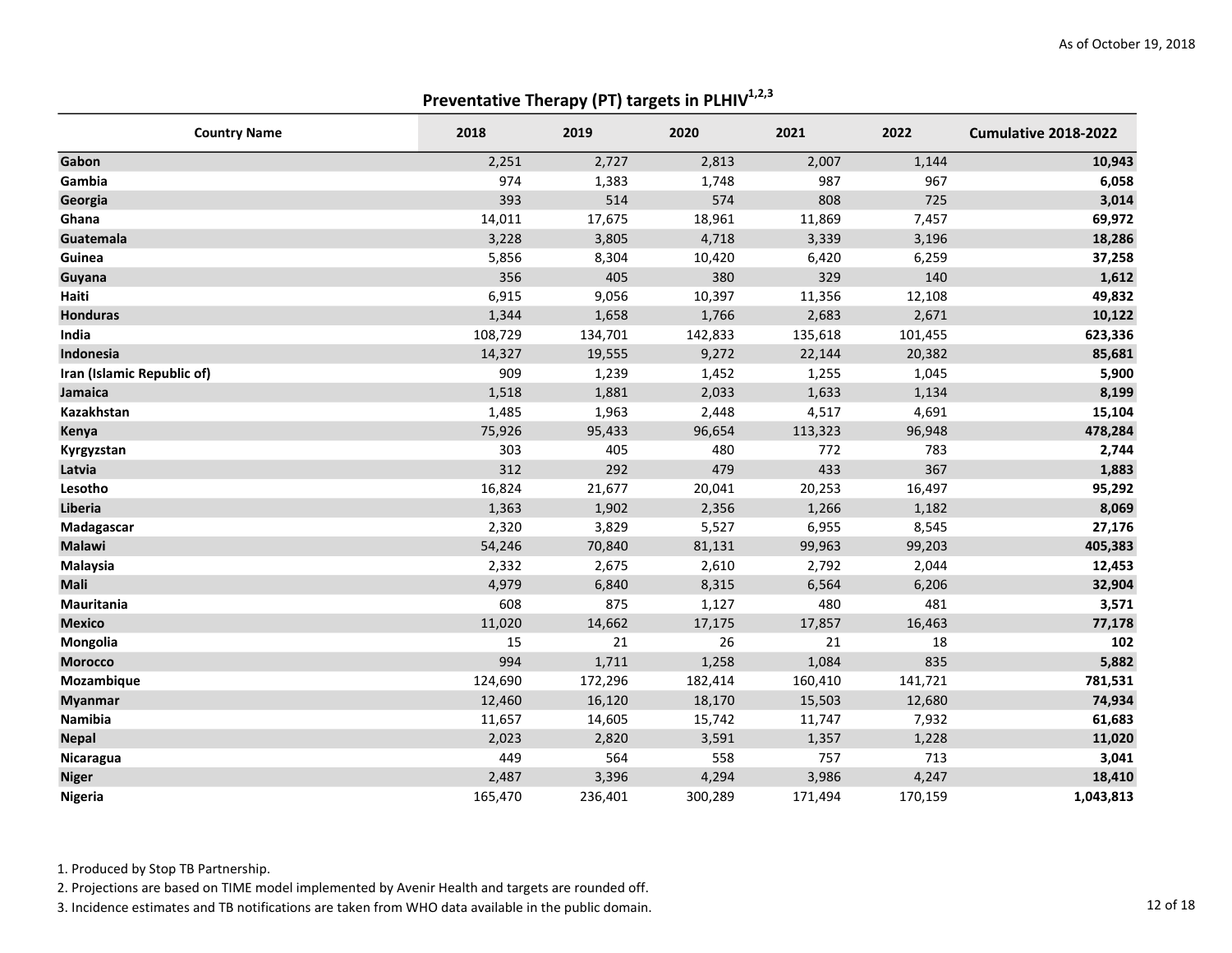### Preventative Therapy (PT) targets in PLHIV $^{1,2,3}$

| <b>Country Name</b>                | 2018    | 2019    | 2020    | 2021    | 2022      | Cumulative 2018-2022 |
|------------------------------------|---------|---------|---------|---------|-----------|----------------------|
| Pakistan                           | 4,976   | 8,115   | 11,757  | 11,764  | 13,493    | 50,105               |
| Panama                             | 1,180   | 1,555   | 1,789   | 3,054   | 3,275     | 10,853               |
| <b>Papua New Guinea</b>            | 2,154   | 2,653   | 2,784   | 2,872   | 2,122     | 12,586               |
| Paraguay                           | 633     | 900     | 1,150   | 1,510   | 1,650     | 5,844                |
| Peru                               | 3,880   | 5,125   | 5,919   | 3,156   | 2,374     | 20,454               |
| <b>Philippines</b>                 | 4,364   | 4,697   | 5,246   | 9,827   | 10,432    | 34,567               |
| <b>Republic of Moldova</b>         | 661     | 919     | 1,139   | 759     | 660       | 4,138                |
| Rwanda                             | 12,169  | 14,523  | 14,645  | 17,735  | 13,891    | 72,963               |
| Senegal                            | 1,899   | 2,474   | 2,828   | 1,310   | 879       | 9,390                |
| Sierra Leone                       | 2,682   | 3,453   | 3,875   | 2,584   | 1,925     | 14,519               |
| Somalia                            | 833     | 1,139   | 699     | 1,295   | 1,274     | 5,241                |
| <b>South Africa</b>                | 369,821 | 437,125 | 430,817 | 476,223 | 322,450   | 2,036,436            |
| <b>South Sudan</b>                 | 3,418   | 4,603   | 5,498   | 4,682   | 4,349     | 22,551               |
| Spain                              | 5,050   | 5,962   | 4,220   | 2,671   | 0         | 17,903               |
| Sri Lanka                          | 139     | 199     | 251     | 337     | 339       | 1,265                |
| Sudan                              | 2,800   | 2,746   | 3,388   | 3,933   | 4,309     | 17,175               |
| <b>Suriname</b>                    | 259     | 335     | 360     | 272     | 208       | 1,434                |
| Tajikistan                         | 500     | 547     | 711     | 802     | 758       | 3,318                |
| <b>Thailand</b>                    | 18,933  | 20,316  | 16,707  | 9,966   | $\pmb{0}$ | 65,923               |
| <b>Togo</b>                        | 5,272   | 7,014   | 8,203   | 4,702   | 3,795     | 28,987               |
| <b>Trinidad and Tobago</b>         | 539     | 621     | 582     | 537     | 262       | 2,541                |
| Uganda                             | 86,179  | 111,650 | 125,018 | 114,828 | 96,115    | 533,790              |
| <b>Ukraine</b>                     | 9,475   | 11,322  | 12,104  | 24,567  | 25,467    | 82,935               |
| <b>United Republic of Tanzania</b> | 81,009  | 92,345  | 86,897  | 77,375  | 36,142    | 373,769              |
| <b>Uruguay</b>                     | 640     | 798     | 852     | 817     | 630       | 3,738                |
| <b>Uzbekistan</b>                  | 1,337   | 1,738   | 2,031   | 415     | 0         | 5,522                |
| Venezuela (Bolivarian Republic of) | 5,816   | 7,550   | 8,548   | 8,410   | 7,199     | 37,523               |
| <b>Viet Nam</b>                    | 12,279  | 14,911  | 15,184  | 16,857  | 12,279    | 71,509               |
| Yemen                              | 577     | 780     | 922     | 1,175   | 1,216     | 4,670                |
| Zambia                             | 58,155  | 76,229  | 87,375  | 72,658  | 62,480    | 356,896              |
| Zimbabwe                           | 94,383  | 115,498 | 157,335 | 194,887 | 186,849   | 748,951              |

1. Produced by Stop TB Partnership.

2. Projections are based on TIME model implemented by Avenir Health and targets are rounded off.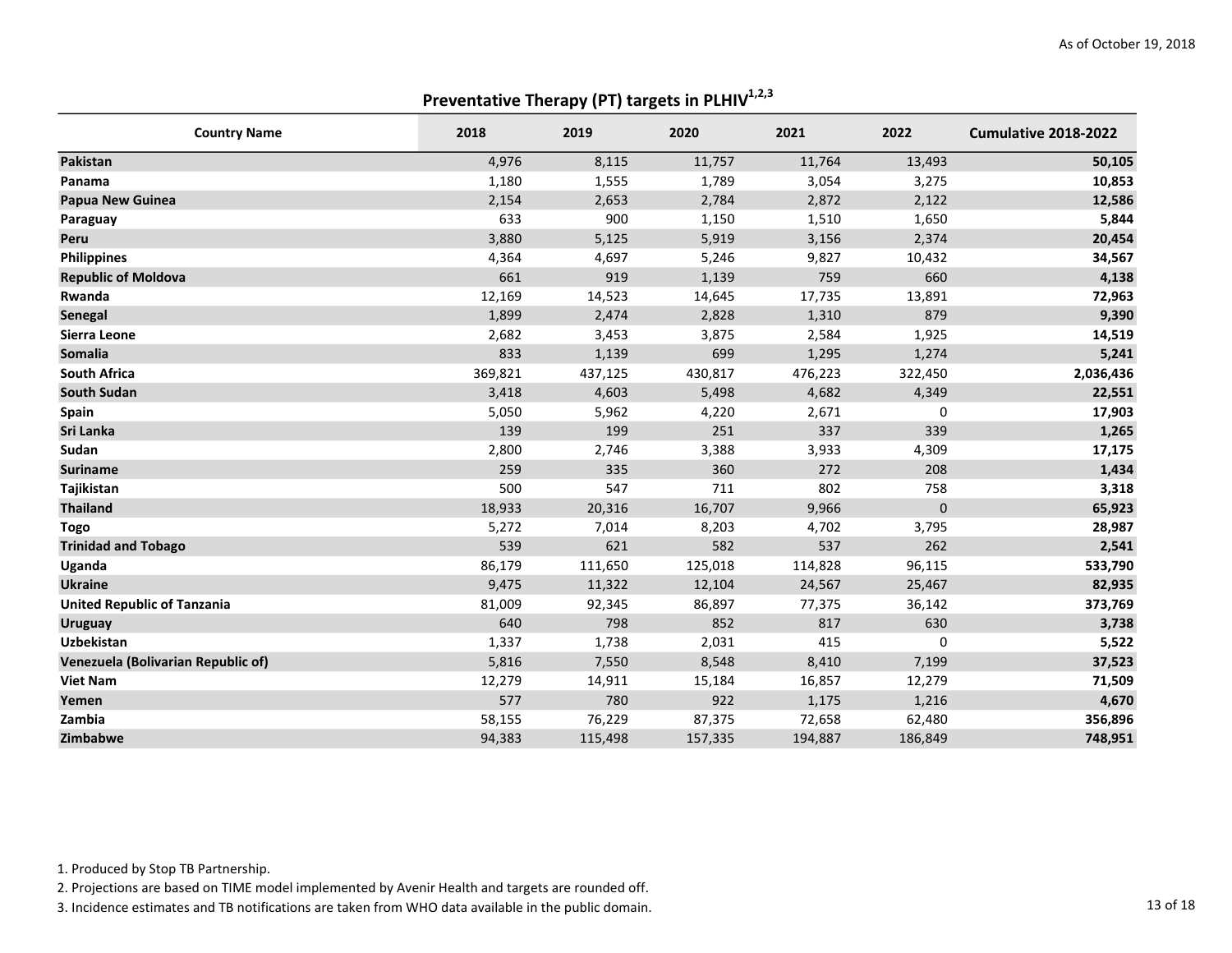| <b>Country Name</b>                     | 2018           | 2019    | 2020    | 2021    | 2022    | Cumulative 2018-2022 |
|-----------------------------------------|----------------|---------|---------|---------|---------|----------------------|
| Afghanistan                             | 2,690          | 10,510  | 25,060  | 35,472  | 43,065  | 116,797              |
| <b>Albania</b>                          | 25             | 93      | 216     | 306     | 373     | 1,013                |
| <b>Algeria</b>                          | 738            | 2,660   | 5,941   | 8,392   | 10,176  | 27,907               |
| Angola                                  | 3,688          | 13,179  | 36,686  | 57,999  | 70,214  | 181,767              |
| Argentina                               | 741            | 2,351   | 4,884   | 6,869   | 8,285   | 23,130               |
| Armenia                                 | 29             | 89      | 180     | 254     | 319     | 871                  |
| <b>Australia</b>                        | 91             | 326     | 685     | 972     | 1,180   | 3,254                |
| Austria                                 | 67             | 208     | 429     | 602     | 726     | 2,033                |
| Azerbaijan                              | 322            | 1,047   | 2,267   | 3,341   | 4,297   | 11,274               |
| <b>Bahamas</b>                          | $\overline{2}$ | 8       | 16      | 22      | 25      | 73                   |
| <b>Bangladesh</b>                       | 15,925         | 58,967  | 148,958 | 220,278 | 267,362 | 711,491              |
| <b>Belarus</b>                          | 222            | 667     | 1,358   | 1,939   | 2,468   | 6,654                |
| <b>Belgium</b>                          | 116            | 377     | 785     | 1,104   | 1,330   | 3,712                |
| <b>Belize</b>                           | 9              | 33      | 70      | 98      | 116     | 326                  |
| <b>Benin</b>                            | 302            | 1,127   | 3,238   | 4,642   | 5,635   | 14,944               |
| <b>Bhutan</b>                           | 47             | 160     | 324     | 450     | 541     | 1,522                |
| <b>Bolivia (Plurinational State of)</b> | 580            | 2,054   | 5,218   | 7,918   | 9,590   | 25,360               |
| <b>Botswana</b>                         | 261            | 920     | 2,008   | 2,780   | 3,328   | 9,297                |
| <b>Brazil</b>                           | 4,734          | 15,668  | 32,589  | 46,046  | 55,915  | 154,952              |
| <b>Bulgaria</b>                         | 161            | 514     | 1,109   | 1,601   | 2,033   | 5,417                |
| <b>Burkina Faso</b>                     | 490            | 1,872   | 5,054   | 7,138   | 8,661   | 23,215               |
| <b>Burundi</b>                          | 478            | 1,842   | 4,909   | 6,908   | 8,352   | 22,489               |
| <b>Cabo Verde</b>                       | 20             | 75      | 216     | 347     | 420     | 1,077                |
| Cambodia                                | 1,321          | 4,627   | 11,880  | 17,433  | 21,115  | 56,376               |
| Cameroon                                | 1,619          | 6,137   | 17,736  | 25,936  | 31,449  | 82,877               |
| Canada                                  | 195            | 669     | 1,389   | 1,950   | 2,347   | 6,550                |
| <b>Central African Republic</b>         | 577            | 2,111   | 5,641   | 8,595   | 10,359  | 27,282               |
| Chad                                    | 641            | 2,295   | 6,048   | 9,186   | 11,165  | 29,335               |
| Chile                                   | 238            | 832     | 1,745   | 2,470   | 2,991   | 8,277                |
| China                                   | 33,890         | 117,306 | 242,069 | 340,027 | 411,362 | 1,144,653            |
| Colombia                                | 743            | 2,700   | 5,901   | 8,375   | 10,189  | 27,907               |
| <b>Comoros</b>                          | 28             | 98      | 204     | 289     | 352     | 970                  |
| Congo                                   | 394            | 1,518   | 3,732   | 5,271   | 6,389   | 17,304               |
| Costa Rica                              | 34             | 118     | 239     | 334     | 404     | 1,129                |

Preventative Therapy (PT) targets in adult contacts $1,2,3$ 

1. Produced by Stop TB Partnership based on TIME model implemented by Avenir Health.

3. 2017 preventive therapy notifications taken from WHO data.

4. Total targets are a summation of targets for child conatcts, adult contacts and PLHIV 14 of 18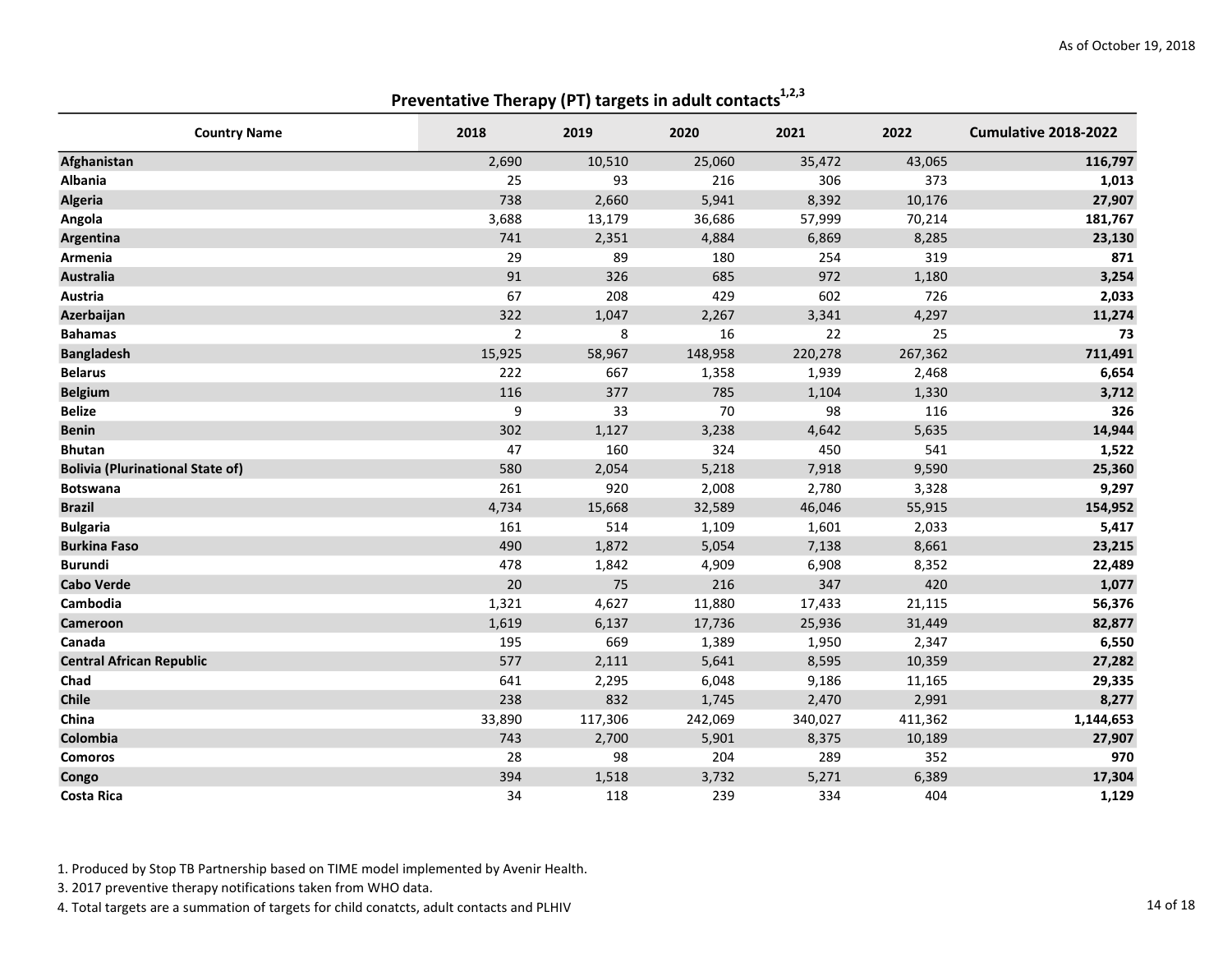Preventative Therapy (PT) targets in adult contacts $1,2,3$ 

| <b>Country Name</b>                          | 2018      | 2019         | 2020         | 2021         | 2022           | Cumulative 2018-2022 |
|----------------------------------------------|-----------|--------------|--------------|--------------|----------------|----------------------|
| Côte d'Ivoire                                | 1,529     | 5,573        | 15,954       | 22,611       | 27,305         | 72,973               |
| Croatia                                      | 44        | 133          | 272          | 380          | 459            | 1,288                |
| Cuba                                         | 60        | 195          | 406          | 572          | 695            | 1,928                |
| <b>Czech Republic</b>                        | 58        | 196          | 410          | 576          | 694            | 1,934                |
| <b>Democratic People's Republic of Korea</b> | 5,128     | 18,232       | 37,903       | 53,497       | 64,891         | 179,652              |
| <b>Democratic Republic of the Congo</b>      | 11,709    | 46,599       | 137,098      | 194,192      | 235,874        | 625,472              |
| <b>Denmark</b>                               | 15        | 42           | 82           | 112          | 133            | 384                  |
| Djibouti                                     | 117       | 395          | 794          | 1,100        | 1,322          | 3,727                |
| <b>Dominica</b>                              | $\pmb{0}$ | $\pmb{0}$    | $\mathbf{1}$ | $\mathbf{1}$ | $\overline{2}$ | $\overline{4}$       |
| <b>Dominican Republic</b>                    | 159       | 521          | 1,058        | 1,471        | 1,769          | 4,977                |
| <b>Ecuador</b>                               | 470       | 1,688        | 3,958        | 5,583        | 6,759          | 18,458               |
| Egypt                                        | 386       | 1,393        | 3,587        | 5,157        | 6,263          | 16,787               |
| <b>El Salvador</b>                           | 357       | 1,345        | 3,577        | 5,217        | 6,431          | 16,927               |
| <b>Equatorial Guinea</b>                     | 107       | 408          | 1,200        | 1,728        | 2,112          | 5,555                |
| <b>Eritrea</b>                               | $70\,$    | 223          | 447          | 623          | 759            | 2,123                |
| Estonia                                      | 14        | 44           | 92           | 135          | 175            | 461                  |
| <b>Eswatini</b>                              | 200       | 639          | 1,230        | 1,671        | 2,009          | 5,750                |
| Ethiopia                                     | 4,902     | 18,889       | 40,897       | 57,365       | 69,685         | 191,739              |
| Fiji                                         | 17        | 62           | 134          | 189          | 228            | 631                  |
| <b>Finland</b>                               | 16        | 55           | 114          | 161          | 195            | 542                  |
| <b>France</b>                                | 545       | 1,681        | 3,466        | 4,854        | 5,845          | 16,390               |
| Gabon                                        | 226       | 844          | 2,430        | 3,729        | 4,511          | 11,739               |
| Gambia                                       | 169       | 627          | 1,609        | 2,282        | 2,775          | 7,462                |
| Georgia                                      | 190       | 588          | 1,219        | 1,733        | 2,166          | 5,897                |
| Germany                                      | 391       | 1,257        | 2,618        | 3,661        | 4,371          | 12,299               |
| Ghana                                        | 662       | 2,498        | 7,200        | 11,532       | 13,969         | 35,861               |
| Greece                                       | 45        | 134          | 271          | 377          | 456            | 1,282                |
| Grenada                                      | 0         | $\mathbf{1}$ | 3            | 4            | 5              | 13                   |
| Guatemala                                    | 324       | 1,163        | 2,643        | 3,744        | 4,558          | 12,433               |
| Guinea                                       | 1,177     | 4,471        | 12,026       | 18,133       | 22,057         | 57,864               |
| Guinea-Bissau                                | 202       | 761          | 2,032        | 3,105        | 3,766          | 9,866                |
| Guyana                                       | 27        | 91           | 186          | 259          | 311            | 874                  |
| <b>Haiti</b>                                 | 1,035     | 3,787        | 8,369        | 11,769       | 14,256         | 39,217               |
| <b>Honduras</b>                              | 210       | 745          | 1,650        | 2,312        | 2,789          | 7,706                |

1. Produced by Stop TB Partnership based on TIME model implemented by Avenir Health.

3. 2017 preventive therapy notifications taken from WHO data.

4. Total targets are a summation of targets for child conatcts, adult contacts and PLHIV 15 of 18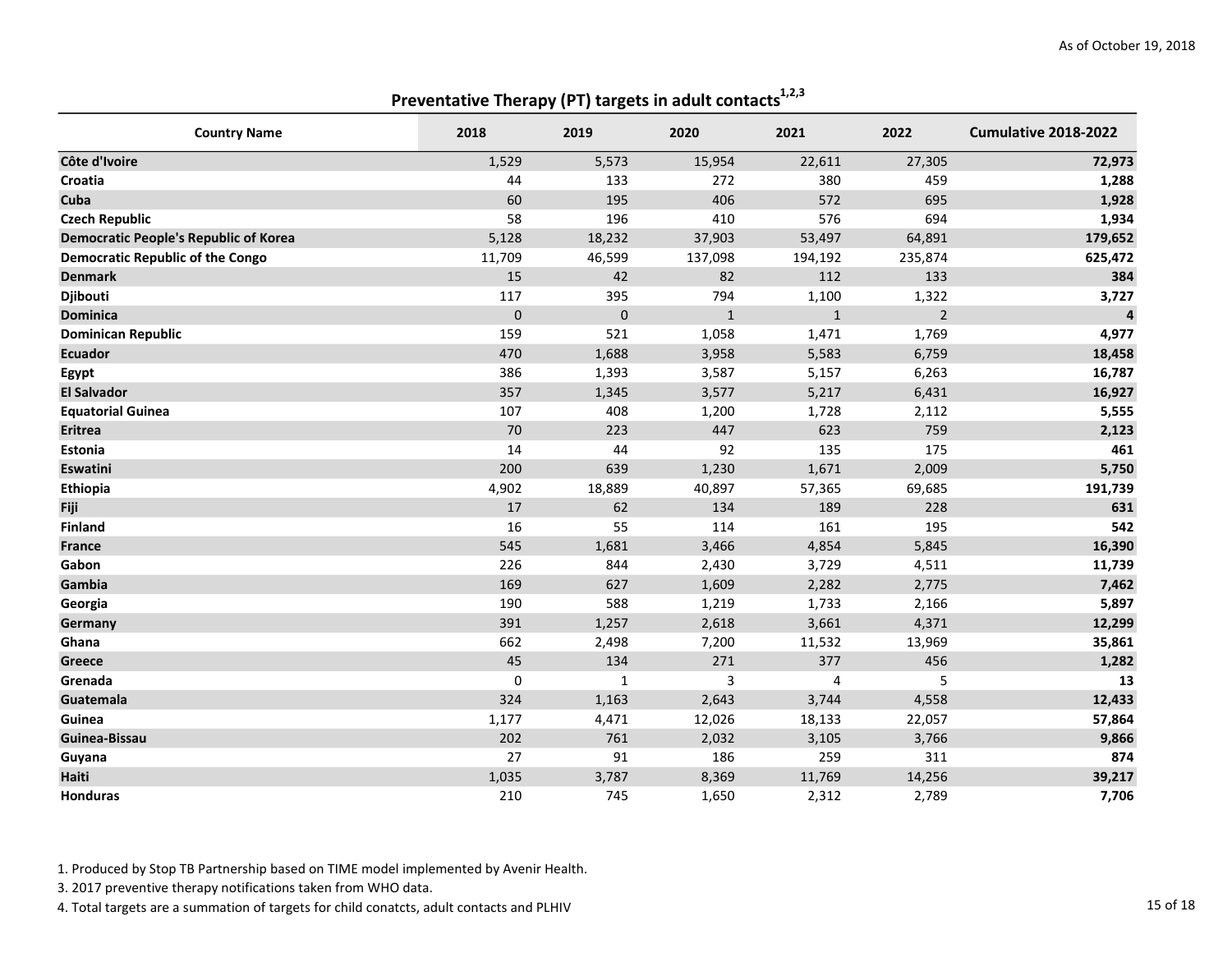## Preventative Therapy (PT) targets in adult contacts $1,2,3$

| <b>Country Name</b>                     | 2018             | 2019    | 2020      | 2021      | 2022      | Cumulative 2018-2022 |
|-----------------------------------------|------------------|---------|-----------|-----------|-----------|----------------------|
| <b>Hungary</b>                          | 69               | 196     | 385       | 523       | 623       | 1,796                |
| Iceland                                 | $\mathbf{1}$     | 5       | 11        | 16        | 19        | 51                   |
| India                                   | 118,499          | 485,178 | 1,001,408 | 1,407,252 | 1,702,773 | 4,715,111            |
| Indonesia                               | 22,942           | 118,561 | 246,068   | 346,911   | 420,433   | 1,154,915            |
| Iran (Islamic Republic of)              | 525              | 1,811   | 3,771     | 5,264     | 6,379     | 17,751               |
| Iraq                                    | 325              | 1,176   | 2,921     | 4,298     | 5,222     | 13,943               |
| Ireland                                 | 19               | 64      | 133       | 188       | 228       | 631                  |
| Israel                                  | 13               | 38      | 72        | 98        | 119       | 339                  |
| Italy                                   | 453              | 1,447   | 3,053     | 4,335     | 5,260     | 14,547               |
| Jamaica                                 | 9                | 37      | 78        | 109       | 130       | 363                  |
| Japan                                   | 1,239            | 4,031   | 8,208     | 11,403    | 13,678    | 38,558               |
| Kazakhstan                              | 787              | 2,245   | 4,463     | 6,297     | 7,996     | 21,789               |
| Kenya                                   | 4,396            | 17,683  | 47,921    | 66,368    | 79,639    | 216,006              |
| Kiribati                                | 23               | 71      | 143       | 196       | 232       | 665                  |
| Kyrgyzstan                              | 392              | 1,297   | 2,838     | 4,138     | 5,252     | 13,917               |
| Lao People's Democratic Republic        | 471              | 1,760   | 4,474     | 6,678     | 8,075     | 21,460               |
| Latvia                                  | 44               | 128     | 259       | 370       | 474       | 1,276                |
| Lesotho                                 | 274              | 940     | 2,539     | 3,953     | 4,751     | 12,458               |
| <b>Liberia</b>                          | 383              | 1,431   | 3,970     | 6,273     | 7,725     | 19,782               |
| Lithuania                               | 109              | 348     | 753       | 1,098     | 1,403     | 3,711                |
| Luxembourg                              | $\overline{2}$   | 8       | 17        | 23        | 28        | 79                   |
| Madagascar                              | 2,193            | 8,469   | 24,778    | 40,038    | 48,715    | 124,193              |
| <b>Malawi</b>                           | 718              | 2,568   | 6,783     | 9,607     | 11,702    | 31,380               |
| Malaysia                                | 1,843            | 6,452   | 13,433    | 18,980    | 23,040    | 63,748               |
| <b>Maldives</b>                         | 15               | 52      | 106       | 146       | 172       | 491                  |
| Mali                                    | 552              | 2,090   | 5,135     | 7,256     | 8,810     | 23,844               |
| <b>Malta</b>                            | $\overline{3}$   | 10      | 20        | 28        | 33        | 94                   |
| Mauritania                              | 192              | 724     | 1,946     | 2,990     | 3,621     | 9,473                |
| <b>Mauritius</b>                        | 12               | 42      | 85        | 118       | 143       | 399                  |
| <b>Mexico</b>                           | 1,692            | 6,122   | 13,631    | 19,277    | 23,377    | 64,099               |
| <b>Micronesia (Federated States of)</b> | 5                | 17      | 38        | 53        | 63        | 176                  |
| Mongolia                                | 213              | 752     | 1,552     | 2,176     | 2,625     | 7,318                |
| Montenegro                              | $\boldsymbol{6}$ | 18      | 35        | 49        | 59        | 167                  |
| <b>Morocco</b>                          | 1,747            | 6,063   | 12,588    | 17,714    | 21,403    | 59,514               |

1. Produced by Stop TB Partnership based on TIME model implemented by Avenir Health.

3. 2017 preventive therapy notifications taken from WHO data.

4. Total targets are a summation of targets for child conatcts, adult contacts and PLHIV 16 of 18 and 2008 16 of 18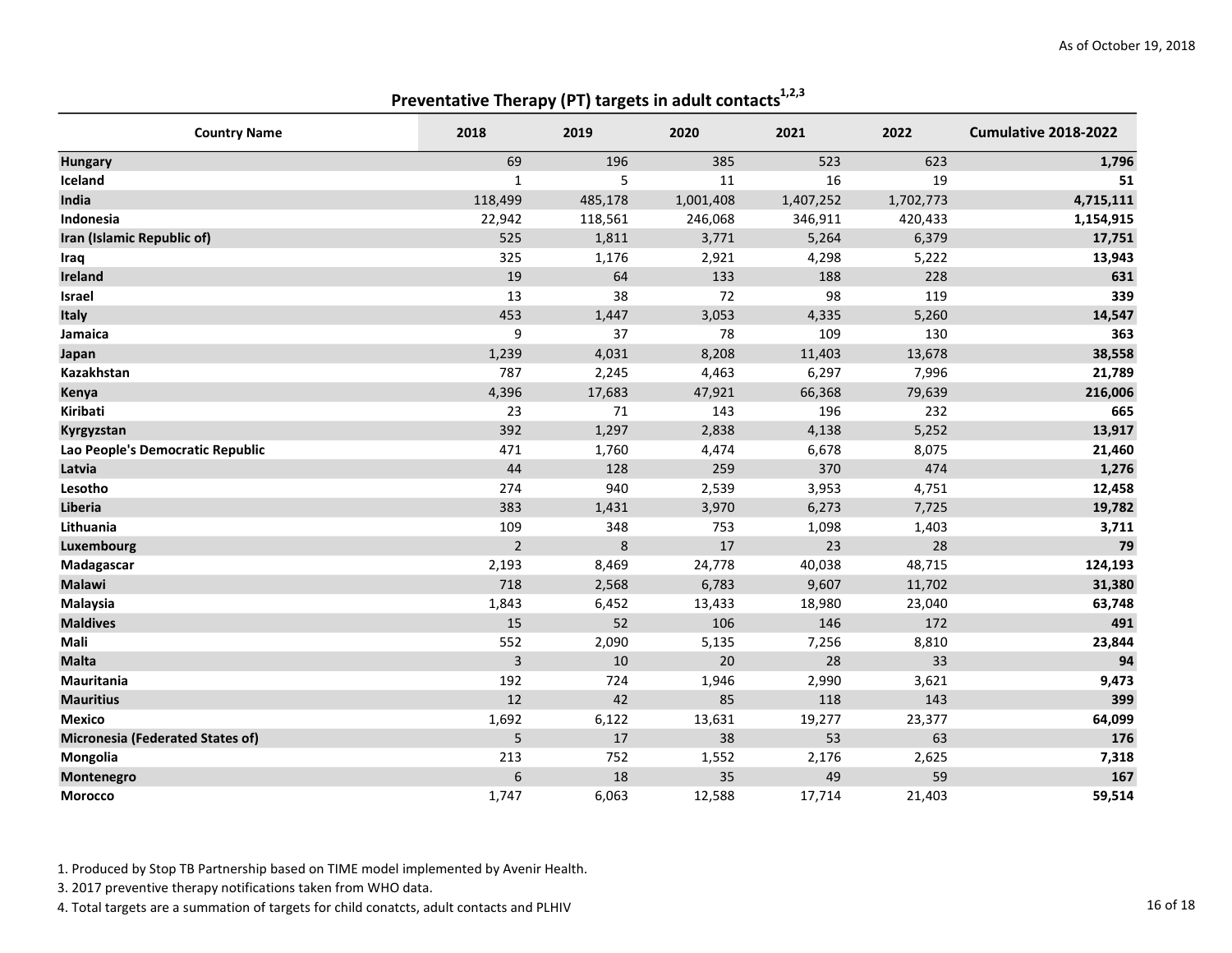|                                         | Preventative merupy (Pr) targets in additionally |                  |         |                |         |                      |
|-----------------------------------------|--------------------------------------------------|------------------|---------|----------------|---------|----------------------|
| <b>Country Name</b>                     | 2018                                             | 2019             | 2020    | 2021           | 2022    | Cumulative 2018-2022 |
| Mozambique                              | 3,570                                            | 13,475           | 38,752  | 62,586         | 75,859  | 194,242              |
| <b>Myanmar</b>                          | 6,239                                            | 21,762           | 54,858  | 79,993         | 97,021  | 259,874              |
| Namibia                                 | 566                                              | 1,988            | 4,178   | 5,851          | 7,053   | 19,637               |
| <b>Nepal</b>                            | 1,679                                            | 5,676            | 13,964  | 20,614         | 24,983  | 66,915               |
| <b>Netherlands</b>                      | 42                                               | 134              | 276     | 387            | 467     | 1,306                |
| <b>New Zealand</b>                      | 19                                               | 65               | 135     | 190            | 230     | 639                  |
| <b>Nicaragua</b>                        | 191                                              | 657              | 1,335   | 1,851          | 2,228   | 6,262                |
| <b>Niger</b>                            | 973                                              | 3,505            | 9,206   | 13,953         | 16,909  | 44,547               |
| <b>Nigeria</b>                          | 8,044                                            | 38,149           | 145,869 | 241,730        | 293,291 | 727,082              |
| Norway                                  | 14                                               | 39               | 76      | 105            | 126     | 359                  |
| Oman                                    | 20                                               | 59               | 118     | 162            | 193     | 553                  |
| Pakistan                                | 27,191                                           | 103,969          | 241,967 | 341,597        | 414,144 | 1,128,867            |
| Panama                                  | 123                                              | 449              | 1,008   | 1,435          | 1,746   | 4,760                |
| Papua New Guinea                        | 641                                              | 2,388            | 5,079   | 7,191          | 8,738   | 24,039               |
| Paraguay                                | 210                                              | 741              | 1,557   | 2,216          | 2,701   | 7,424                |
| Peru                                    | 1,671                                            | 5,997            | 13,067  | 18,428         | 22,321  | 61,484               |
| <b>Philippines</b>                      | 20,775                                           | 72,573           | 169,799 | 246,391        | 299,506 | 809,045              |
| Poland                                  | 449                                              | 1,343            | 2,714   | 3,760          | 4,510   | 12,775               |
| Portugal                                | 121                                              | 369              | 743     | 1,032          | 1,247   | 3,512                |
| <b>Republic of Korea</b>                | 2,149                                            | 6,349            | 12,715  | 17,486         | 20,839  | 59,537               |
| <b>Republic of Moldova</b>              | 212                                              | 649              | 1,347   | 1,934          | 2,451   | 6,593                |
| Romania                                 | 922                                              | 2,933            | 6,263   | 9,030          | 11,436  | 30,584               |
| <b>Russian Federation</b>               | 5,230                                            | 16,574           | 35,151  | 50,938         | 64,637  | 172,530              |
| Rwanda                                  | 389                                              | 1,380            | 3,136   | 4,437          | 5,381   | 14,725               |
| <b>Saint Lucia</b>                      | $\mathbf{1}$                                     | 5                | 13      | 19             | 23      | 60                   |
| <b>Saint Vincent and the Grenadines</b> | 0                                                | 1                | 2       | $\overline{2}$ | 3       | 8                    |
| Samoa                                   | $\overline{2}$                                   | $\boldsymbol{6}$ | 15      | 22             | 27      | 70                   |
| <b>Sao Tome and Principe</b>            | 4                                                | 15               | 34      | 47             | 55      | 156                  |
| Senegal                                 | 2,299                                            | 8,754            | 20,559  | 28,953         | 35,102  | 95,666               |
| Serbia                                  | 89                                               | 284              | 574     | 799            | 966     | 2,713                |
| Sierra Leone                            | 1,396                                            | 4,980            | 12,378  | 18,812         | 22,883  | 60,449               |
| Singapore                               | 153                                              | 501              | 1,032   | 1,445          | 1,738   | 4,869                |
| Slovakia                                | 14                                               | 42               | 83      | 114            | 137     | 391                  |
| Slovenia                                | 12                                               | 36               | 72      | 100            | 120     | 339                  |

Preventative Therapy (PT) targets in adult contacts<sup>1,2,3</sup>

1. Produced by Stop TB Partnership based on TIME model implemented by Avenir Health.

3. 2017 preventive therapy notifications taken from WHO data.

4. Total targets are a summation of targets for child conatcts, adult contacts and PLHIV 17 of 18